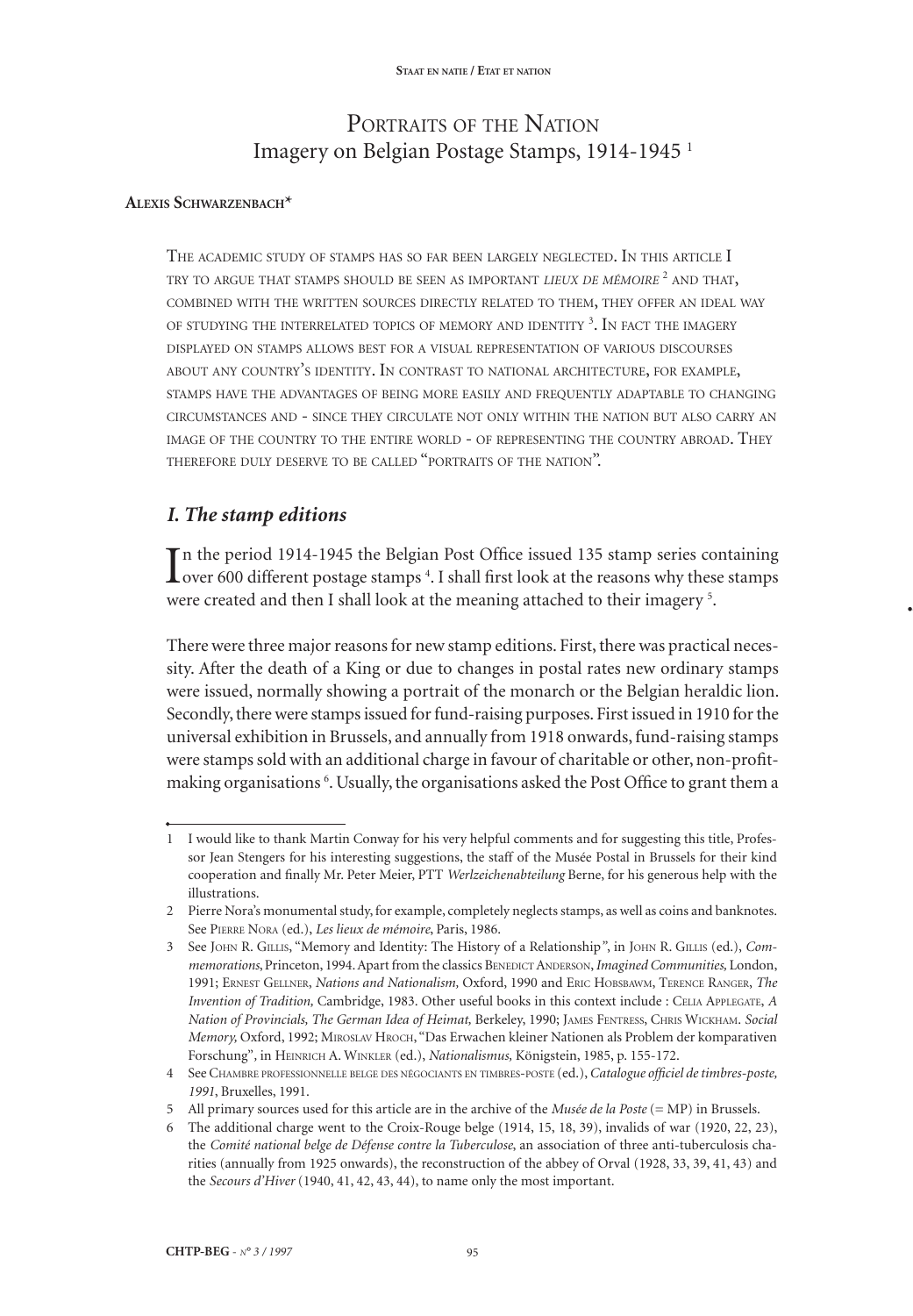#### *Postage Stamps and National Identity*

special series for fund-raising purposes. By 1926 the number of organisations or even individuals asking for the edition of fund-raising stamps had increased considerably  $^7\!$ . The director general of the Post Office argued against both too many stamp series, since this decreased their philatelic value, and against the attribution of an unfair monopoly over fund-raising stamps to a single charity. He thus proposed to split the profit "*... au prorata de l'importance des oeuvres philanthropiques intéressées ...*" <sup>8</sup> . This proposal was implemented and the *Comité national belge de Défense contre la Tuberculose* normally received 80 % of the profit of the annual "*antituberculeux*" series.

In autumn 1940 the *Secours d'Hiver* charity was set up on the model of the Nazi *Winterhilfswerk*. The German authorities declared the 1940 antituberculosis stamps to be "*unerwünscht*" and instead proposed to issue stamps in favour of the new charity <sup>9</sup> . When antituberculosis stamps were permitted again in 1942, *Secours d'Hiver* claimed half of its profits <sup>10</sup>. Throughout the occupation it had to be consulted for any proposal for fund-raising stamps while its exaggerated demands concerning its own stamps met with a rather reluctant postal administration<sup>11</sup>.

Thirdly, there were a number of commemoration and propaganda stamps issued without fund-raising purposes. These can be divided into three main groups: commemorations of historical events 12, advertisements for exhibitions 13 and national propaganda 14. In the case of commemoration stamps, the idea of creating them often originated in the administration, the government or the general public. A good example of this is the 1919 liberation series. The postal ministry asked the postal administration to investigate the possibility of commemorating "*par le timbre-poste, le souvenir de la guerre*" 15. Within the postal administration the idea of creating a stamp showing King Albert in military

<sup>7</sup> *Député suppléant* Simon of Trazegnies demanded a fund-raising stamp for the reconstruction of Trazegnies castle, see Note, *Directeur général*, 10 Feb. 1926 (MP, 1926/27 Antituberculeux).

<sup>8</sup> Note, *Directeur général* to *Ministre*, 28 Oct. 1926 (*Idem*).

<sup>9</sup> See letter *Armeefeldpostmeister* to *Generaldirektor*, 5 Nov. 1940, (MP: 1940-2).

<sup>10</sup> See report by *Oeuvre nationale belge de Défense contre la Tuberculose*, no date (1942) (MP, 1943-2).

<sup>11</sup> See letter *Generaldirektor* to *Armeefeldpostmeister* demanding permission for a series of Red Cross stamps "*Nachdem das Winterhilfswerk diese Ausgabe im Prinzip genehmigt hat*...", 10 Jan.1944 (MP, 1944-2) and letter *Directeur général* to *Secours d'Hiver* complaining about the impossibility of the charity's demands, Aug. 1942 (MP, 1942-4).

<sup>12</sup> 1915: Important buildings destroyed by German troops and key scenes of Belgian history; 1919: Liberation; 1919: Liège included in 1915 series; 1920: Termonde included in 1915 series; 1925: 75th anniversary of first Belgian stamp; 1930: Centenary of Belgian independence; 1932: stratospheric flights of Prof. Piccard; 1934: Commemoration of King Albert; 1944/45: Liberation.

<sup>13</sup> 1930: International exhibitions of Antwerp and Liège; 1934 : *Exposition universelle*, *Bruxelles*; 1938 : *Exposition de l'Eau*, Liège.

<sup>14</sup> 1919: stamps for Belgian occupied Germany; 1920: stamps for Eupen-Malmédy.

<sup>15</sup> Letter *Ministère* to *Directeur d'administration*, 30 Nov. 1917. The postal stamp has the date 11. Dec. 1918, thus the original has either taken over a year to arrive, or the first stamp is wrong by a year, which is more likely (MP, 1919 *Timbre "Roi casqué*", 1920).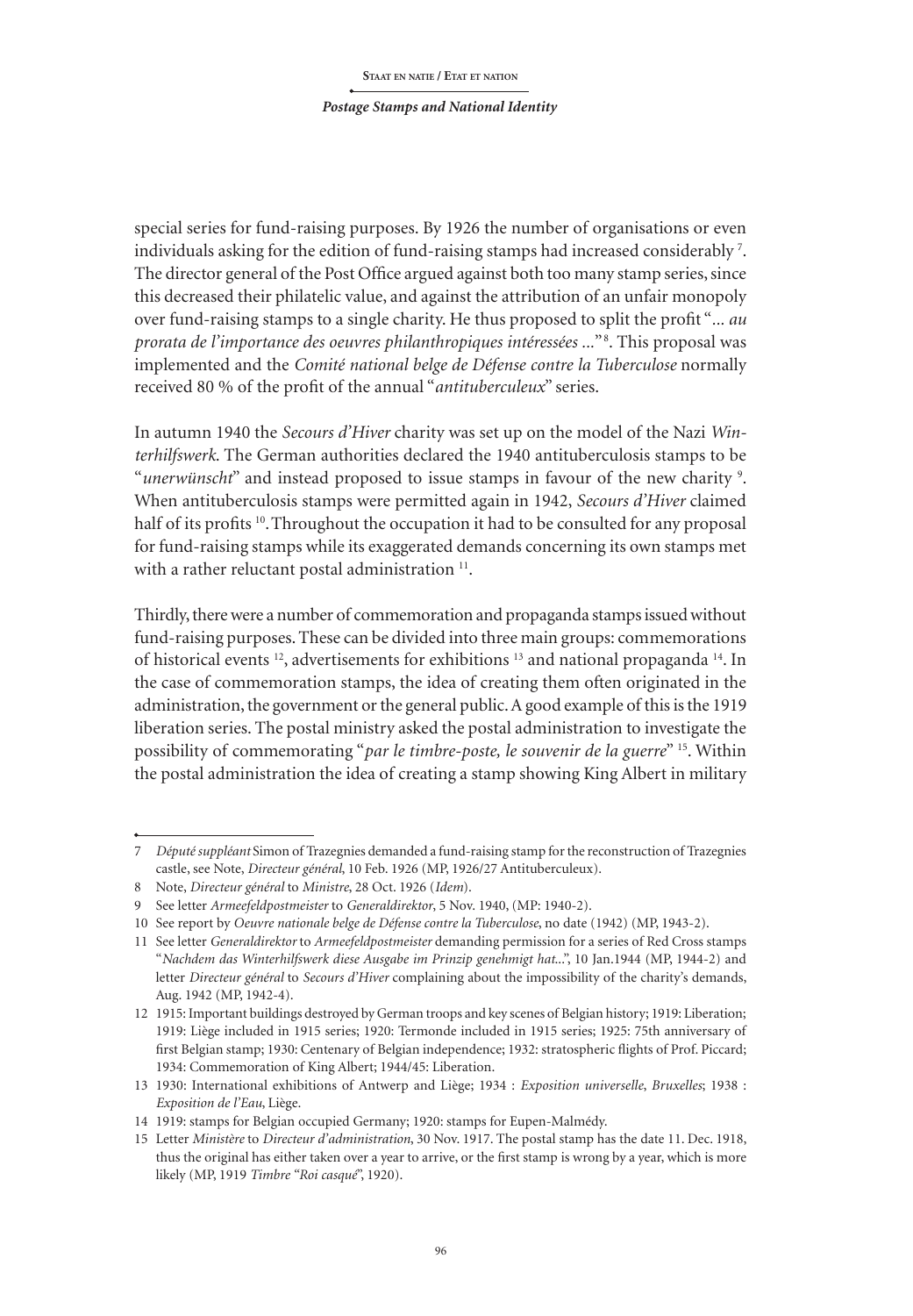dress for that purpose had been proposed both by the director general and the stamp director. The stamp director wanted for Belgium: "*la satisfaction de glorifier devant le monde entier son héroïque Roi-soldat et sa vaillante armée*" 16. The director general wrote to the minister: "*Il serait regrettable ... de manquer l'occasion qui nous est offerte de populariser une image qui s'adapte si bien à notre situation actuelle, correspond au sentiment général et rappelle, dans la personne du Roi, les circonstances glorieuses qui ont valu à notre pays sa libération*" 17. A newspaper article further encouraged the stamp director in his views 18. *Le National* expressed the desire that : "*Albert Ier, casqué de fer, casqué de tranchée, casqué du petit soldat de l'Yser. ... entre[r] dans l'Histoire*" 19. Another paper had even specifically suggested the idea of issuing postal stamps with Albert in military dress 20. The series known as "*Roi casqué*" appeared in 1919 (fig. 3).

Stamps announcing exhibitions appeared in the 1930s. In this case, the space on stamps was simply used for advertising purposes. The idea for such stamps came from the organisers of the fairs who applied to the postal administration for such means of propaganda. They stressed the national importance of the exhibitions and the ideal advertisement aspects of stamps 21.

Finally, there were two stamp series which were issued for political reasons, in 1919 for Belgian-occupied Germany and in 1920 for the annexed territories of Eupen and Malmédy. Although the postal ministry had been informed on the matter of occupation stamps by Maréchal Foch that : "*L'émission de timbresposte belges serait contraire à ce principe* [of maintenance of local legislation] *et à l'article 5 de la Convention d'Armistice*" 22. The war ministry nevertheless agreed with the postal ministry on the need to issue such stamps  $23$ . The press both in Belgium and abroad saw this move positively, mainly because of the First World War precedent of German stamps in occupied Belgium. *Het Vaderland* wrote : "*De geschiedenis wreekt zich zelfs bij middel van postzegels*" 24, and *L'Indépendance* 

<sup>16</sup> *Directeur du timbre* to *Directeur général*, 13 Oct. 1918 (*Idem*).

<sup>17</sup> *Directeur général* to *Ministre*, 6 Dec. 1918 (*Idem*).

<sup>18</sup> *Directeur du timbre* to *Directeur général*, 26 Nov. 1918 (*Idem*).

<sup>19</sup> *Le National*, 24 Nov. 1918 (*Idem*).

<sup>20</sup> *La Cote libre*, 5 Dec. 1918 (*Idem).*

<sup>21</sup> See for example letter *Exposition universelle et internationale de Bruxelles 1935* to *Ministre des Postes*, 29 July 1933 (MP, 1934 *Exposition universelle de Bruxelles* 1935).

<sup>22</sup> Letter *Chef de section, Etat-Major* to *Ministre des Postes*, 15 March 1919 reports Foch's reply (MP, 1921 *Timbre avec surcharge "Allemagne-Duitsland"*)*.*

<sup>23</sup> See letter *Ministère de la Guerre* to *Ministre des Postes*, 21 June 1919 (MP : 1921 *Timbre avec surcharge "Allemagne-Duitsland*"). A press release on the stamps dates from 14 July 1919, see notice, 14 July 1919 (MP, 1919 *Timbre "Roi casqué"*).

<sup>24</sup> *Het Vaderland* , 5 Oct. 1919 (MP, 1921 *Timbre avec surcharge "Allemagne-Duitsland"*).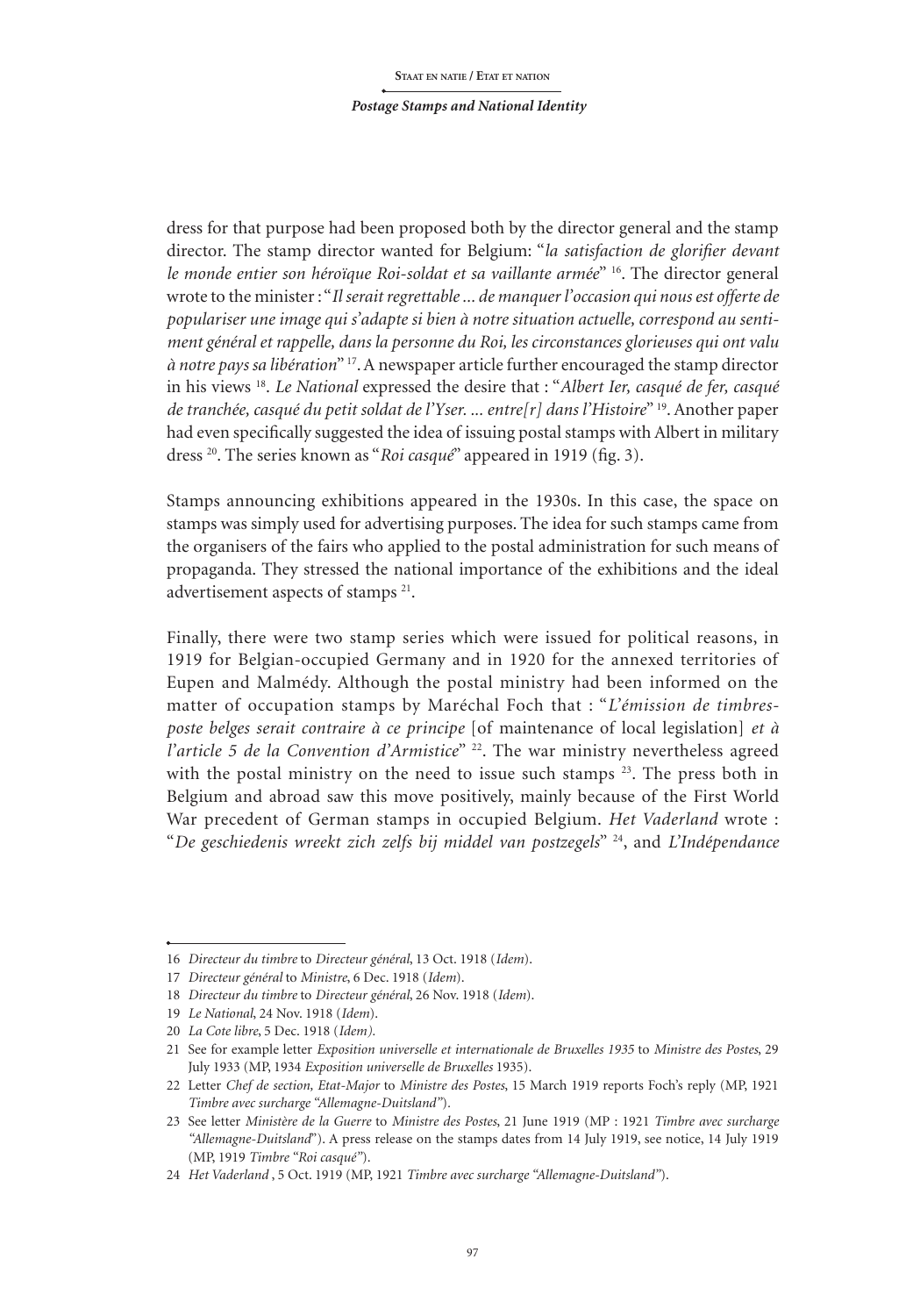*belge* told its readers of an article in the *Daily Telegraph* which called this "a mild retaliation !"<sup>25</sup>

The creation of stamps for the annexed territories of Eupen and Malmédy were part of the official plan to integrate these "*territoires réunis à la Belgique*" 26.In a detailed report the postal administration learned that the Belgian military commanders insisted on a rapid administrative take-over in order to "*enlever toute illusion à ceux qui ne paraissent pas encore bien convaincus de la réalité de la situation et qui seraient tentés de faire usage de la faculté que le traité de paix laisse aux habitants d'exprimer par écrit ... leur désir de voir tout ou partie des dits territoires maintenu sous la souveraineté allemande*" 27.Based on this report the director general insisted on the "*question très urgente*" of stamps for the annexed territories 28. These stamps circulated from the beginning of the Belgian administration of Eupen and Malmédy in January 1920<sup>29</sup>. Thus, in this case stamps were more than a mild retaliation but one of the ways in which the Belgian government manifested its determination to keep Eupen and Malmédy for ever <sup>30</sup>.

We can therefore see that the decision-making process for the creation of new stamps varied depending to a large extent on the kind of stamp concerned. In the case of ordinary stamps, most decisions were taken at an administrative level. Whether or not a fund-raising or advertisement stamp was created depended on the amount of success the interested lobbies had in convincing the administration of their high "*prorata d'importance*" with respect to their competitors. Royal patronage seems to have been one of the more promising ways of achieving this. The uneven distribution of the profits of the anti-tuberculosis stamps might be explained by the following statement by the *Palais royal* : "*la Reine porte grand intérêt au développement de la lutte contre la tuberculose qui semble trouver de nouvelles armes dans la constitution récente du Comité national belge de Défense contre la Tuberculose*" 31.

While the stamp issues for Belgian-occupied Germany and Eupen and Malmédy had predominantly political motives, commemoration stamps for historical events were

<sup>25</sup> *L'Indépendance belge*, 4 Aug. 1919 (*Idem*).

<sup>26</sup> *Séance du 31 Juillet 1919, Projet de loi concernant le gouvernement des territoires réunis à la Belgique en vertu du Traité de Versailles du 28 Juin 1919*, in *Chambre des Représentants, Documents, Session de 1918-1919*, p. 902-904. (MP, 1921 *Timbre avec surcharge "Eupen-Malmédy"*).

<sup>27</sup> Note by *Inspecteur de direction* to *Directeur général*, 3 July 1919 (*Idem*).

<sup>28</sup> Note *Directeur général* to *Directions* P., E. et C., 7 July 1919 (*Idem*).

<sup>29</sup> See *Décret du 29 Janvier 1920 - Création de timbres surchargés "Eupen et Malmédy"*, in ADMINISTRATION DES Postes (ed.), *Receuil chronologique des lois et des arrêtés concernant la Poste*, Bruxelles, 1964.

<sup>30</sup> Only twenty years later rather similar stamps celebrated the reunification of the territories with Germany. See : Karl Heinz Krüger, *Deutschlands Geschichte im Spiegelbild seiner Briefmarken*, Marburg 1993, p. 167.

<sup>31</sup> *Secrétaire du Palais de Bruxelles* to *Ministre*, 5 March 1928 (MP, 1928-29 *Timbres Antituberculeux "Cathédrales"*).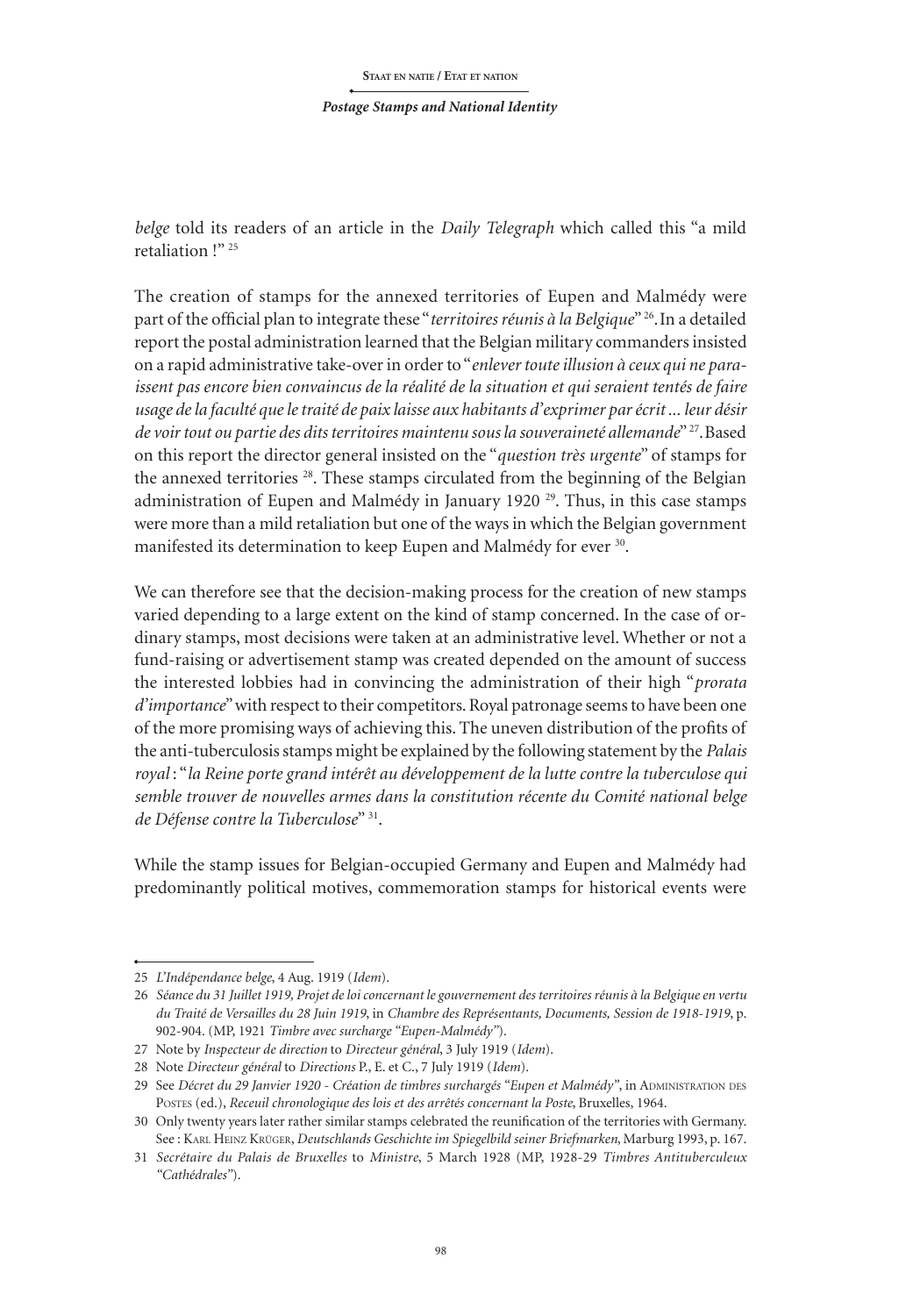issued because of the national importance of the commemoration. The case of the *Roicasqué* suggests that the idea for commemorations could have various origins including the administration, the government and the press. In other words, commemoration stamps could be the result of a more or less broad consensus within society about the necessity of the commemoration. However, we have also seen that the implementors of the propaganda stamps, the administration and the government, were clearly aware of the educational and doctrinal potential of the images they 'popularised', as they put it.

## *II. Portraits of the Nation*

Let us now turn to the portraits themselves, the interpretation of the imagery and their significance as means of national identification between 1914 and 1945. Proposals for the imagery had two main origins. In the case of fund-raising and advertisement stamps, the organisations involved usually proposed certain images to the Post Office while in the case of ordinary stamps decisions were usually taken on an administrative level. The imagery of commemoration stamps could be suggested by the government, the administration or the public. From 1928 onwards, a so-called *Commission philatélique*, composed of the director general of the Post Office and 4 philatelists chosen by the postal minister, gave advise on all philatelic matters <sup>32</sup>. Only very few documents of this commission survive - possibly most reunions did without a written protocol. The existing documents seem to indicate that the commission often agreed with its president, the director general <sup>33</sup>. The minister or, in the case of a royal portrait, the King, gave the final approval of all imagery.

The experience of the First World War was crucial in providing Belgium with means of presenting itself to the world and itself. It added a whole new set of iconographical themes to Belgian self-representation on stamps, in addition to the previously employed royal portraits, heraldic lions and legendary scenes on early fund-raising stamps 34.

In 1915 a series of new ordinary stamps was created because large numbers of the previous series had been stolen 35. The imagery displayed on these stamps had strong war propaganda objectives. For a 1919 stamp exhibition in Tokyo the postal administration explained their significance. The three city views, it reported, represented monuments in

<sup>32</sup> See *Arrêté royal*, 1 Oct. 1928, in Administration des Postes (ed.), *Recueil chronologique des lois et des arrêtés concernant la Poste*, Bruxelles 1964.

<sup>33</sup> See for example letter *Directeur général* to *Ministre*, 13 Feb. 1929 (MP, 1930 *Timbres-poste et carte postale "Centenaire indépendance nationale"*).

<sup>34</sup> Coats of arms of Antwerp, 1894, St. Michael and the dragon in front of Brussels monuments, 1896; adaptation of a painting of St. Martin by Van Dyck, 1910,1911.

<sup>35</sup> See *Arrêté royal*, 16 Sept. 1915 (MP, 1915 *Emission timbre-poste à l'effigie du Roi - vues de villes*).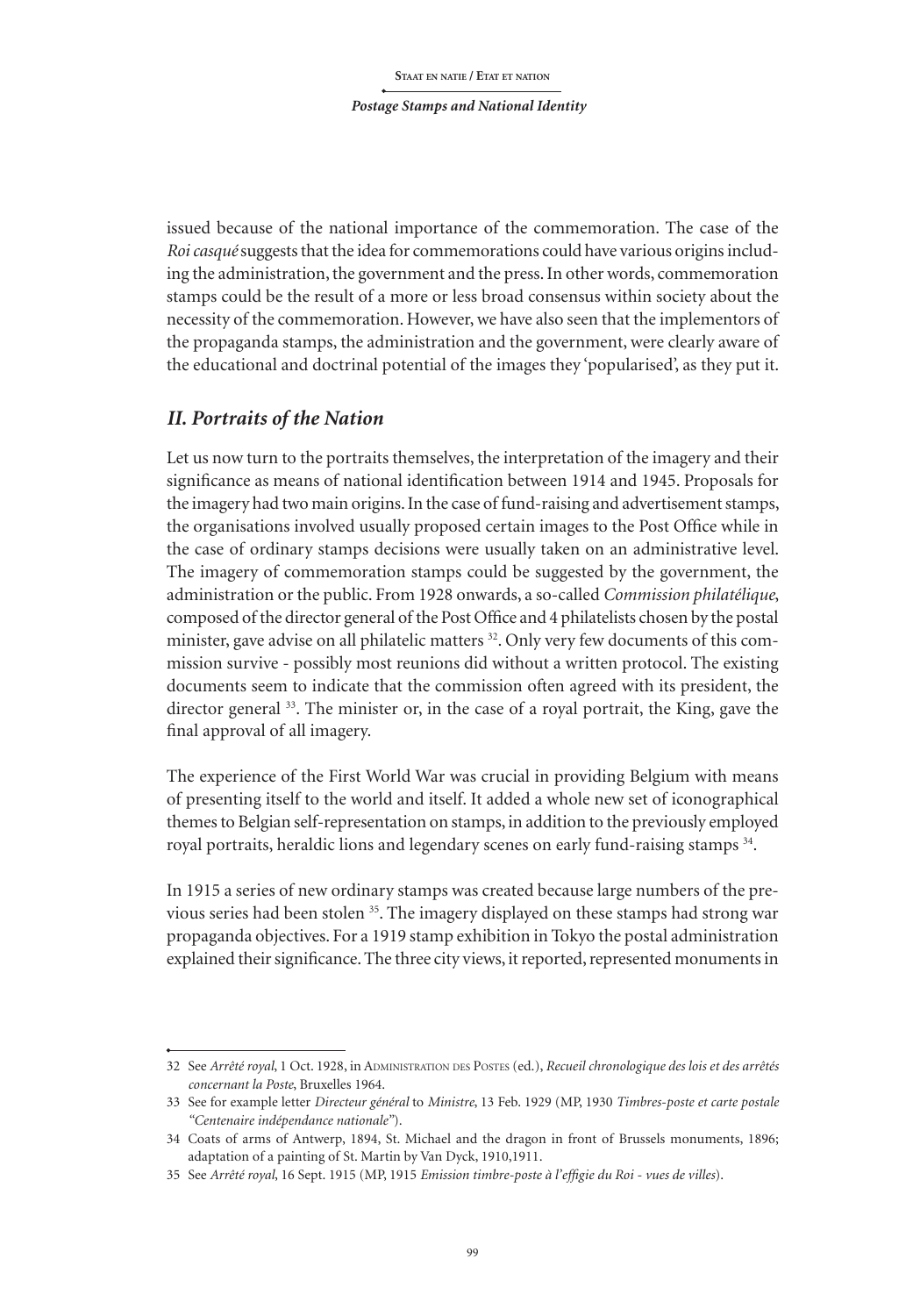Ypres (*halles*), Dinant (*vue de la collegiale*) and Louvain (*bibliothèque*) all "*détruit[s] par*  les allemands." The port of Antwerp was meant to : "*commémorer le plus important évènement économique survenu en Belgique: l'affranchissement de l'Escaut*," while the colonial scene was meant to serve as a reminder of the annexation of the Congo "*l'évènement le plus remarquable de la politique extérieure belge*". The restitution of the Belgian flag to the troops by King Albert in Furnes was a "*symbole de guerre*" and the final theme was: "*la devise nationale : 'L'union fait la force' personnifiée par les trois premiers rois de la Belgique libre et indépendante* " 36.

While in Japan such detailed information was necessary, in neighbouring France the images were easily decipherable. During a 1917 discussion about new French stamps the Chambre des Députés heard of the example of : "*l'héroïque Belgique [qui célèbre] ses trois souverains, les vues des villes martyrisées par l'Allemand : Louvain, Ypres, Furnes, Dinant*" 37.

After the war, two stamps were added to the 1915 series. In December 1918 the *Ligue wallonne de Liège* praised the idea of the series but complained to the postal minister that "*si Anvers est représenté ... Liège, elle qui subit le premier choc, elle qui se défendit si glorieusement que la France lui décerna la Croix de la Légion d'Honneur, que ne reçut aucune autre ville belge, Liège wallonne et loyale est exclue de la répartition*" 38. Similarly, the member of the *Chambre des Représentants* Vermeersch complained that Termonde "*qui a le plus souffert de l'invasion allemande n'a jamais eu le mérite d'être reconnue comme l'une des villes martyres*". He therefore demanded a stamp for his city, especially after the precedent of Liège "*qui n'a guère souffert*" 39.

Both complaints were successful, though the choice of the appropriate image proved difficult in the case of Liège. While the destroyed city hall of Termonde was an ideal theme, the director general told the minister that, after having consulted a series of postcards of Liège, "*je n'ai rien trouvé qui vaille vraiment la peine de retenir l'attention*." The only possible exception was the *Perron liégeois* but: "*il ferait, je pense, assez piètre figure, à côté des superbes monuments qui ont été choisis pour la partie flamande du pays*". In his embarrassment the director even proposed to ask the *Ligue wallonne* for a characteristic view of the town 40. The minister, however, decided in favour of the *Perron* 41 (fig. 2).

<sup>36</sup> Letter Belgian embassy in Tokyo to Foreign ministry, 10 Jan. 1919 and annexe, no date (MP, 1915 *Emission timbre-poste à l'effigie du Roi - vues de villes*).

<sup>37</sup> See *Chambre des Députés, Proposition de Résolution*, 14 Dec. 1917 (MP, 1919 *Timbre "Roi casqué"*).

<sup>38</sup> Letter *Ligue wallonne de Liège* to *Ministre des Postes*, 6 Dec. 1918 (MP, 1919 *Timbre "Perron liégeois"*).

<sup>39</sup> Letter Vermeersch to *Ministre des Postes*, 26 July 1919 (MP, 1919 *Timbre Termonde*).

<sup>40</sup> Letter *Directeur général* to *Ministre des Postes*, 7 Jan. 1919 (MP, 1919 *Timbre "Perron liégeois"*).

<sup>41</sup> See *Note Chef du Cabinet* to *Administration des Postes*, 16 Jan. 1919 (MP, 1919 *Timbre "Perron liégeois"*).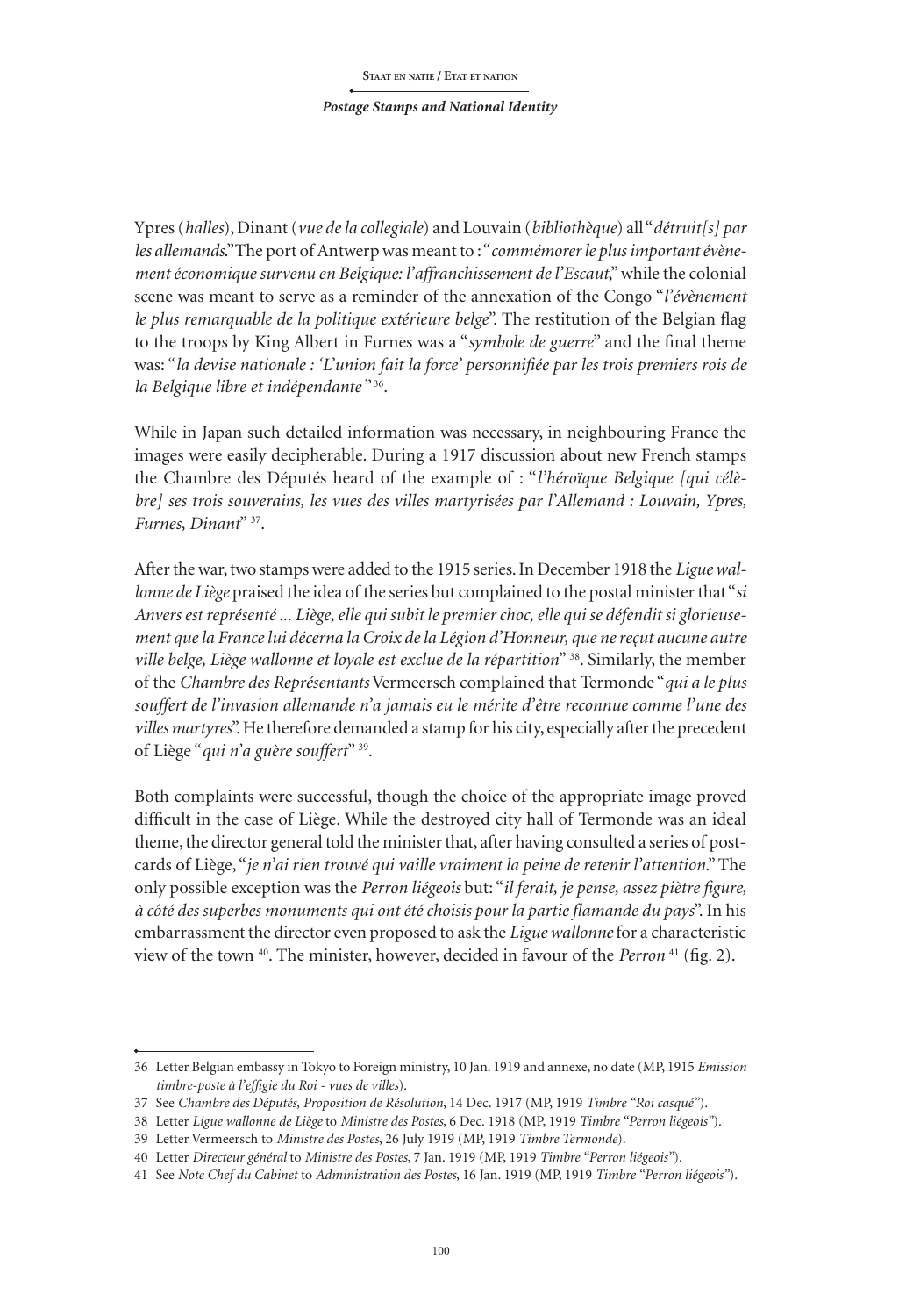*Postage Stamps and National Identity*

The experience of the war also affected the perception and representation of the Belgian Monarchy 42. Before the war, the first series of ordinary stamps of King Albert (1912) were frequently criticised as being rather ugly (fig. 1). The technical director at that time wrote to the director general that "*les nouveaux timbres-poste ne sont pas beaux, mais ils ne pourraient l'être ... à défaut d'une tête caractéristique et d'une vignette réellement artistique*" 43. While these remarks were later crossed out, they nevertheless show that at the beginning of Albert's reign his prestige was not particularly high; he seemed to lack character, at least in terms of his visual appearance.

This perception changed radically as a consequence of the First World War. The royal couple became veritable heroes and almost all subsequent images make reference to the events of 1914-1918. The most striking example was the 1919 "*Roi casqué*" series (fig. 3). We have seen above that the idea of portraying Albert in this way was widespread before the creation of the series and it became very popular indeed. This can be seen by the reactions following its abolition in 1922. The Antwerp newspaper *De Schelde* thought that the replacement stamps were: "*erbarmelijk leelijk en slecht uitgevoerd*" 44; the *Gazette de Liège* wrote *: "Il est réellement impardonnable de propager un portrait du Roi qui le ridiculise à ce point* !" and *L'Echo d'Ostende* asked "*pour quel motif on n'a pas maintenu l'effigie 'Roi casqué'* ?". There were also less serious comments like that in *Le Rappel* of Charleroi which saw everybody, including Tarzan, on the new stamps, but could not find the King <sup>45</sup> (fig. 4).

Subsequent ordinary stamp series showed Albert still in uniform but the imagery referred not in the same explicit way to the First World War. However, on the 1925 anniversary issue for the first Belgian stamp and on the 1930 stamp commemorating the centenary of Belgian independence, Albert again appeared wearing a coat, clearly referring to the trenches of the First World War. Finally, in 1938 the image of the "*Roi casqué*" was taken up again for two fund-raising stamps, one representing the Albert canal on an advertisement stamp for the 1939 *Exposition de l'Eau* in Liège and one in favour of the Yser memorial. This latter stamp was an extraordinary financial success. While the charity had expected to raise 700.000 francs, it rose more than twice as much 46. The organisation *Monument au Roi Albert à l'Yser* stated that this was mainly due to

<sup>42</sup> On King Albert see LaurenceVan Yperseele, *Le Roi Albert. Histoire d'un mythe*, Ottignies, 1995 and Marie-Rose Thielmans, "Albert 1er et sa légende*"*, in Anne Morelli (ed.), *Les grands mythes de l'histoire de Belgique, de Flandre et de Wallonie*, Bruxelles, 1995, p.175-188.

<sup>43</sup> *Direction technique* to *Direction générale*, Feb. 1913 (MP, 1912 *Création timbres-poste à 5 Frs*).

<sup>44</sup> *De Schelde*, 1 Aug. 1922 (MP, 1921 : *Timbre type Houyoux*).

<sup>45</sup> *Gazette de Liège*, 28 July 1922, *L'Echo d'Ostende*, 30 July 1922, *Le Rappel*, 3 June 1922 (*Idem*).

<sup>46</sup> See letter *Directeur général des Postes* to *Secrétaire du cabinet*, 21 Feb. 1938 (MP, 1937/3 *Emission Fondation musicale Reine Elisabeth 1937*).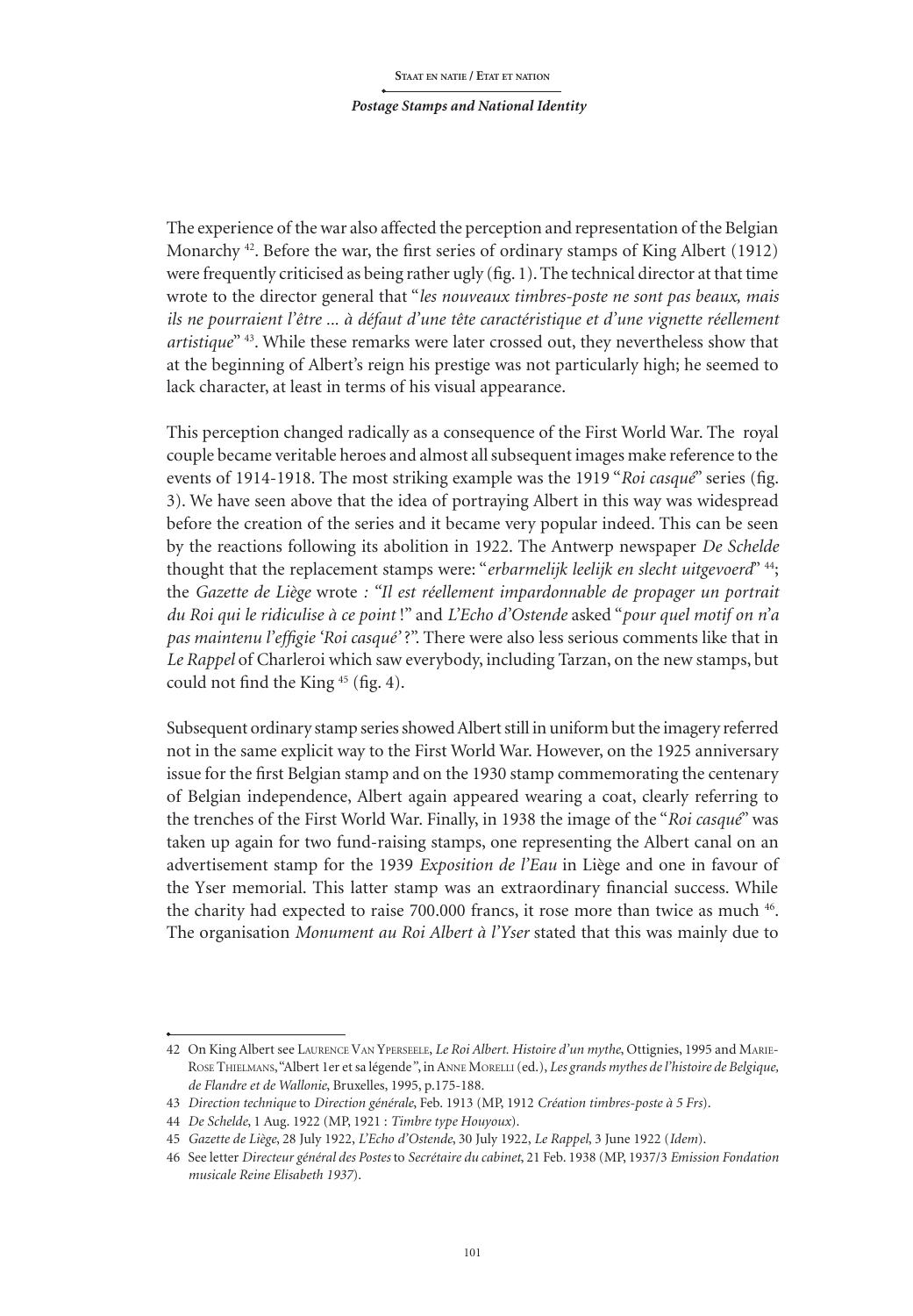veterans, both organised and private.The *Front unique* of St. Josse, for instance, bought stamps for 9.000 Francs 47.

While Albert was the military hero, his wife Elisabeth became the heroine of charity. The first stamp she appeared on was still composed of traditional imagery. Wearing a crown she appeared next to her husband on a 1926 stamp in favour of people with tuberculosis caused by the war (fig. 5). She was the first Queen and, after a 1925 allegorical nurse, the second woman to appear on a Belgian stamp. In 1931, Elisabeth appeared for the first time alone on an antituberculosis stamp (fig. 7). An article in the *Revue Postale* gave very detailed official analysis and interpretation of the imagery. The article first praised her patriotic actions during the war : "*Aux côtés du Roi, elle demeure, belle comme la douleur, douce comme la patience, tranquille comme la confiance, rayonnante comme la victoire. Il est le chef, mais elle est l'âme*." Elisabeth was : "*la Reine de l'Yser*." The interpretation of the Queen's head-dress is very revealing : "*Sur les cheveux, cette coiffure que l'image a popularisée et dont on ne sait si c'est le bandeau de l'infirmière de la Croix-Rouge ou le bandeau royal ou probablement les deux ensemble*." Intentionally ambiguous, Elisabeth was at the same time a Red Cross nurse and the Queen of the Belgians. The article ends with : "*C'est le portrait de Celle qui incarna, aux heures suprêmes, l'âme de l'immortelle Belgique*." Thus here the memory of the First World War combined with the cult of a member of the dynasty resulted in the soul, or in other words the national identity, of eternal Belgium 48.This positive myth around Elisabeth is all the more remarkable because she, *née* princess of Bavaria, was originally from Germany. Elisabeth herself seemed to have had few problems about her Belgian symbolic significance on this particular stamp. On the contrary : "(*La Reine*) *S'est montrée extrêmement satisfaite*", the Post Office told the artist who had created the stamp <sup>49</sup>.

Throughout the inter-war period, the First World War remained a dominant point of reference for Belgian self-representation on stamps. While the theme was often combined with the cult of a member of the royal family, there were numerous other stamps carrying non-royal images referring to the First World War. Stamps were issued in favour of war invalids (1920, 22, 23, 31), "*pro tuberculatis belli*" (1925, 26) and the British war memorial of Ypres and the allied memorial in Liège appeared on Belgian stamps (1929, 1938). Even the stamps issued in favour of the *Basilique nationale* at Koekelberg (1938) were connected to the memory of the War, the church "*sera dédiée au Sacré-Coeur en reconnaissance de la libération de la Belgique et en mémoire des Belges tombés pour la* 

<sup>47</sup> See letter *Comité du monument au Roi Albert à l'Yser* to *Ministre des Postes*, 14 March 1938 (MP, 1938/1 *IJzergedenkteken aan Koning Albert*).

<sup>48</sup> Victor Guisquière, "Le Timbre de Charité belge", in *Extrait de la Revue postale*, Dec. 1931 (MP, 1931/32 *Timbres "Antituberculeux Reine Elisabeth").*

<sup>49</sup> Letter *Directeur Général* to Jean de Bast, artist, 24 Nov. 1931 (*Idem*).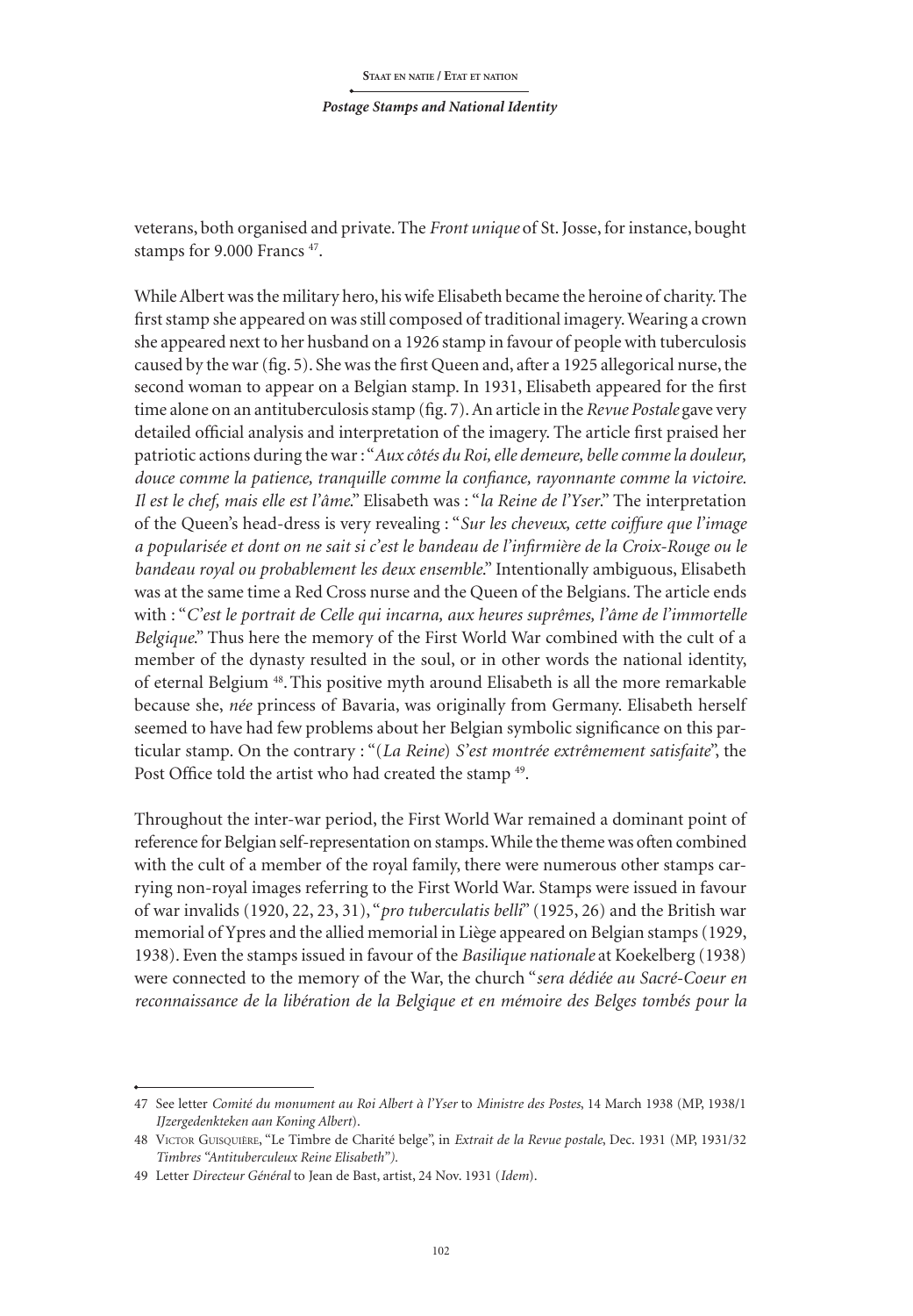*défense de la Patrie*" 50. Cardinal Mercier and the Belgian Infantry even received double commemorations in form of fund-raising stamps in favour of the subsequent erection of *lieux de mémoire* in stone (both 1932) 51.

Parallel to this dominant theme of the memory of the war, there were further means of identification used on Belgian stamps. One of them was the cultural patrimony of Belgium. In 1922 *Le Métropole* of Antwerp published a proposal of the *Touring Club de Belgique*. Complaining about the ugly new stamps it proposed to issue stamps figuring landmarks such as "*les hôtels de ville de Bruxelles et de Bruges, les cathédrales d'Anvers et de Tournai, le beffroi de Gand, la cascade de Coo, l'abbaye d'Orval, la citadelle de Namur,etc..*.". The *Club* insisted on an appropriate artistic execution of the proposals "*qui ne soient pas un défi aux traditions d'art qui sont celles de notre peuple*" in order to receive stamps "*réellement dignes du pays*" 52. Almost all these themes eventually figured on stamps. The Post Office issued series dedicated to the abbey of Orval, cathedrals, city views, sights, castles and bell towers. While part of the purpose of these images was to attract tourists 53, they did have additional meaning. In 1930, the year of the centenary of the foundation of the state, the *Revue postale* wrote : "*Après les sites et les cathédrales, on a choisi des sujets dont toute la Belgique put s'enorgueillir et qui montrent bien que notre nation remonte beaucoup plus haut que 1830, nos châteaux historiques*" 54.

The *Touring Club's* argument about the artistic tradition of the Belgians had frequent parallells in the sources. Orval's national significance was that it was "*la toute première de l'Ordre [des Cisterciens] créée en Belgique*" 55. The Cistercians contributed to the development of national agriculture and "*les écoles d'Art qu'ils ont instituées ... firent la gloire du Pays*" 56.Art and artists of previous centuries often provided the basis for Belgian stamps. Works of art by Van Dyck, Rubens, Memling, Rogier van der Weyden and Barend van Orley were reproduced on Belgian stamps (fig. 11) while portraits of Rubens, Van Dyck and Jan van Eyck also appeared on stamps.

<sup>50</sup> See foundation list of *Les Amis de la Basilique nationale du Sacré-Coeur à Koekelberg*, 13 Dec. 1922 (MP, 1938/3 *Emission spéciale Basilique nationale du S. C. de Koekelberg*). The project was also directly linked to Cardinal Mercier and the royal family.

<sup>51</sup> See MP, (1932) *Timbre poste "Cardinal Mercier", monument* and *1932 : à la gloire de l'infanterie.*

<sup>52</sup> *Le Métropole*, 30 Aug. 1922 (MP, 1921 *Timbre type Houyoux*). Already in 1910 *L'Etoile belge* had proposed very similar stamp themes, see *L'Etoile belge*, 20 Nov. 1910 (MP, 1912 *Création timbre-poste à 5 Frs*)*.*

<sup>53</sup> Especially the 1929 series, see : Protocol *Oeuvre nationale belge de Défense contre la Tuberculose*, 5 July 1929 (MP, 1929-30 *Timbres Antituberculeux "Sites"*).

<sup>54</sup> Extrait de *la Revue postale*, Dec. 1930 (MP, 1930 *Timbres Antituberculeux 1930-31, châteaux*).

<sup>55</sup> In 1132, seven centuries before 1830 !

<sup>56</sup> See letter *Comité exécutif de la Commission de Patronage pour la Résurrection d'Orval* to *Premier Ministre*, no date (1927) (MP, 1929 *Timbres "Orval" avec surcharges 1928-1929*).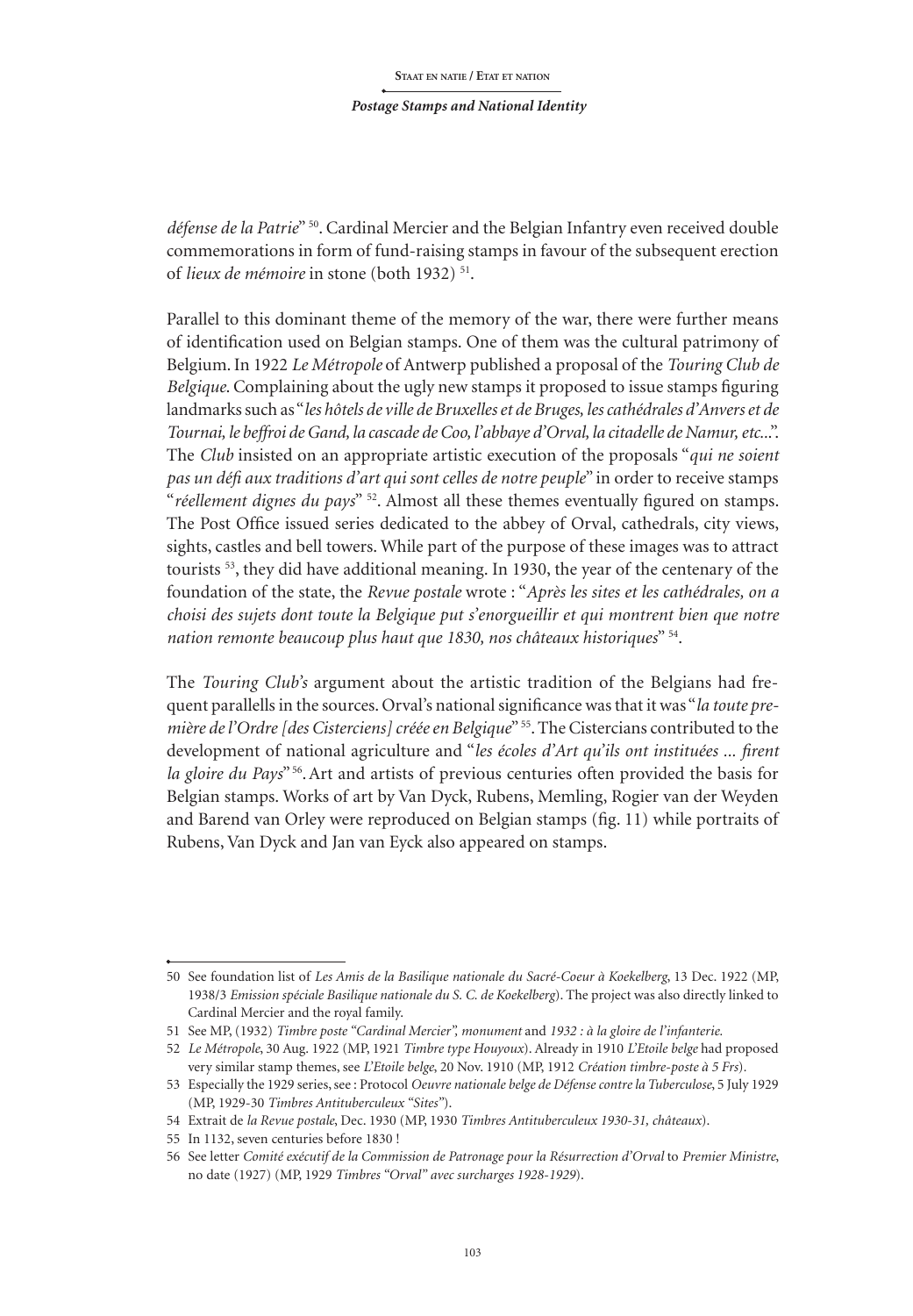New stamps were often criticised as unworthy of the national artistic tradition. In 1920, for example, *Le Carillon* of Ostende wrote : "*La Belgique tient à se dire la patrie des arts, mais ne tient pas du tout à le prouver*" 57, while *Le National liégeois* wanted "*un beau timbre commémoratif, digne de la Belgique et de l'art belge*" 58. Admittedly, there were strong Flemish connotations to much of the pre-1830 art, for example, the famous 1902 exhibition during which many of these artists were rediscovered by a larger public was called "*Exposition des Primitifs flamands et d'Art ancien*" 59. This did not, however, prevent the use of Flemish art in a Belgian national context. In 1930 the *Commission philatélique* proposed to issue two advertisement stamps for the international exhibitions in Antwerp and Liège as complementary stamps to the centenary commemoration series. As regards the themes, it thought : "*le mieux serait de rappeler, pour Anvers, l'art flamand, en reproduisant le portrait du peintre célèbre Rubens et, pour Liége, l'art industriel en faisant choix de l'effigie du grand inventeur Zénobe Gramme*"<sup>60</sup>. Thus these stamps combined the old, pre-1830 traditions with the modern, industrial art and, together with the portraits of the first three Belgian monarchs, they constituted the official stamp series celebrating 100 years of national independence.

Finally, during the Second World War, the political, intellectual and legendary past of the territories which later became Belgium served as means of self-representation for the first time. The *Oeuvre nationale de Service social aux Familles de Militaires* successfully proposed to create a series called "*Portraits historiques de l'Ecole flamande*" 61. The series contained portraits of important Burgundian and Habsburg rulers of the (Southern) Netherlands from Philip III (1396-1467) to Maria Theresa (1717-1780) (fig. 11).

The theme of the 1942 anti-tuberculosis series was that of portraits of important scholars initially including Erasmus of Rotterdam 62. However "*Un échange de vues s'établit immédiatement au sujet d'Erasme. Malgré que la majeure partie de sa vie se soit écoulée sur notre sol, Erasme était de nationalité (sic !) hollandaise*. *L'idée de patrie doit-elle rigoureusement dominer le choix du Comité* ?" The answer was positive : "*une reproduction des traits d'Erasme dans une série de timbres consacrés aux savants ayant honoré la* 

<sup>57</sup> *Le Carillon*, 7 Jan, 1920 (MP, 1919 *Timbre "Roi casqué*").

<sup>58</sup> *Le National liégeois*, 21 June 1925 (MP, 1849-1924 *Timbres commémoratifs*).

<sup>59</sup> See official catalogue : anon. [W. H. James Weale], *Expositions des Primitifs flamands et d'art ancien*, Bruges 1902 and Francis Haskell, *History and its Images*, New Haven and London, 1993, p. 433-495.

<sup>60</sup> See *Note Directeur général* to *Ministre*, 9 Dec. 1929 (MP,1930 *Exposition Anvers-Liège*).

<sup>61</sup> See letter *Oeuvre nationale de Service social aux Familles de Militaires* to *Directeur général*, 20 June 1941 (MP, 1941/2).

<sup>62</sup> See Protocol *Oeuvre nationale belge de Défense contre la Tuberculose*, 17 Sept. 1941 (MP, 1942-4).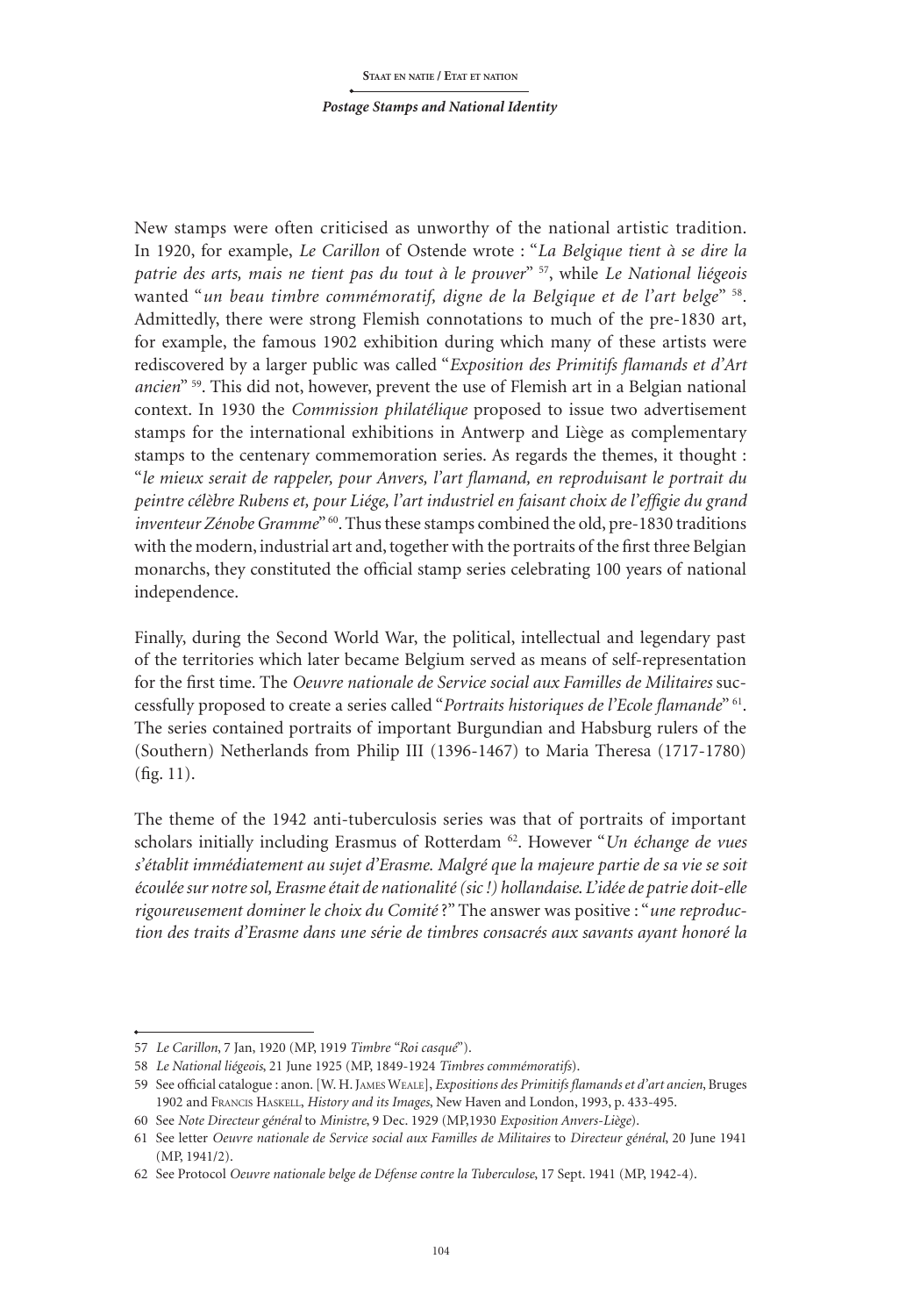*Belgique, ne peut être retenue. Au surplus, la Hollande a elle-même déjà glorifié Erasme sur un timbre-poste*" 63. Thus the committee applied the modern concepts of Belgian and Dutch nationality to a period where neither of these states existed. Interestingly, similar arguments about the appropriateness of commemorating German born Rubens and Memling were never raised.

Legends from each province were represented on the 1944 antituberculosis series. The author of an anonymous typescript, possibly intended for the *Revue postale*, explained the appropriateness - especially in a time "*où chaque peuple met l'accent sur ses originalités, sur les valeurs spirituelles qui lui sont propres*" - of the representation of legends transmitted over centuries from distant ancestors: "*Avant l'aube detoute littérature, ces légendes ont été la source même de la poésie. Elles sont la traduction des premières émotions de notre peuple, jaillies de son âme et de son imagination*, (...) *n'est-ce pas une affirmation éclatante de l'originalité de notre terroir, et de la pérennité de notre race ?"* 64. Thus, during the German occupation, contemporary 'Blut und Boden' theories were curiously mixed together with the structural framework of the Belgian provinces to show the existence of the eternal and singular Belgian race.

The cult of the royal family received an important new element in 1935 <sup>65</sup>. The tragic accident which killed Queen Astrid immediately became part of the collective memory of the Belgians and allowed for new forms of representation of the royal family. An undated typescript "*Une Série Reine Astrid"*, very probably for an issue of the *Revue Postale*, argued in emotional language for a stamp series for the dead Queen. "*La grâce, la beauté, la bonté, la charité, l'amour familial, la tendresse maternelle*" were all aspects of Astrid's personality and the author stressed the importance of commemorating her. "*Dans son char rapide, le Temps, puisqu'il faut le nommer, emporte les meilleures choses dans le domaine de l'Oubli. A la faux de Saturne, opposons notre arme mieux fourbie : le culte du souvenir".* The text ends with : "*Le 'Roi casqué' occupe la première page de nos albums. Il réclame à ses côtés Celle qu'Il affectionnait tout particulièrement. Sa prière sera exaucée*" 66.

And indeed, the "*culte du souvenir*" of Astrid manifested itself in three stamp series which compare favourably with the success of the "*Roi Casqué*". The 1935 antituberculosis

<sup>63</sup> See Protocol *Oeuvre nationale belge de Défense contre la Tuberculose*, 22 Sept. 1941 (MP, 1943-2).

<sup>64</sup> Typescript, 6 July 1944 (MP, 1944-4).

<sup>65</sup> The stamps created for Leopold III did not differ markedly from those created for his father, both wore military uniform.

<sup>66</sup> See Richard Byl, *Une Série "REINE ASTRID"* (MP, 1935 *Timbres antituberculeux, Emission 1935-36*). On Queen Astrid see the very interesting book by Pascal Dayez-Burgeon, *La Reine Astrid. Histoire d'un mythe*, Paris, 1995.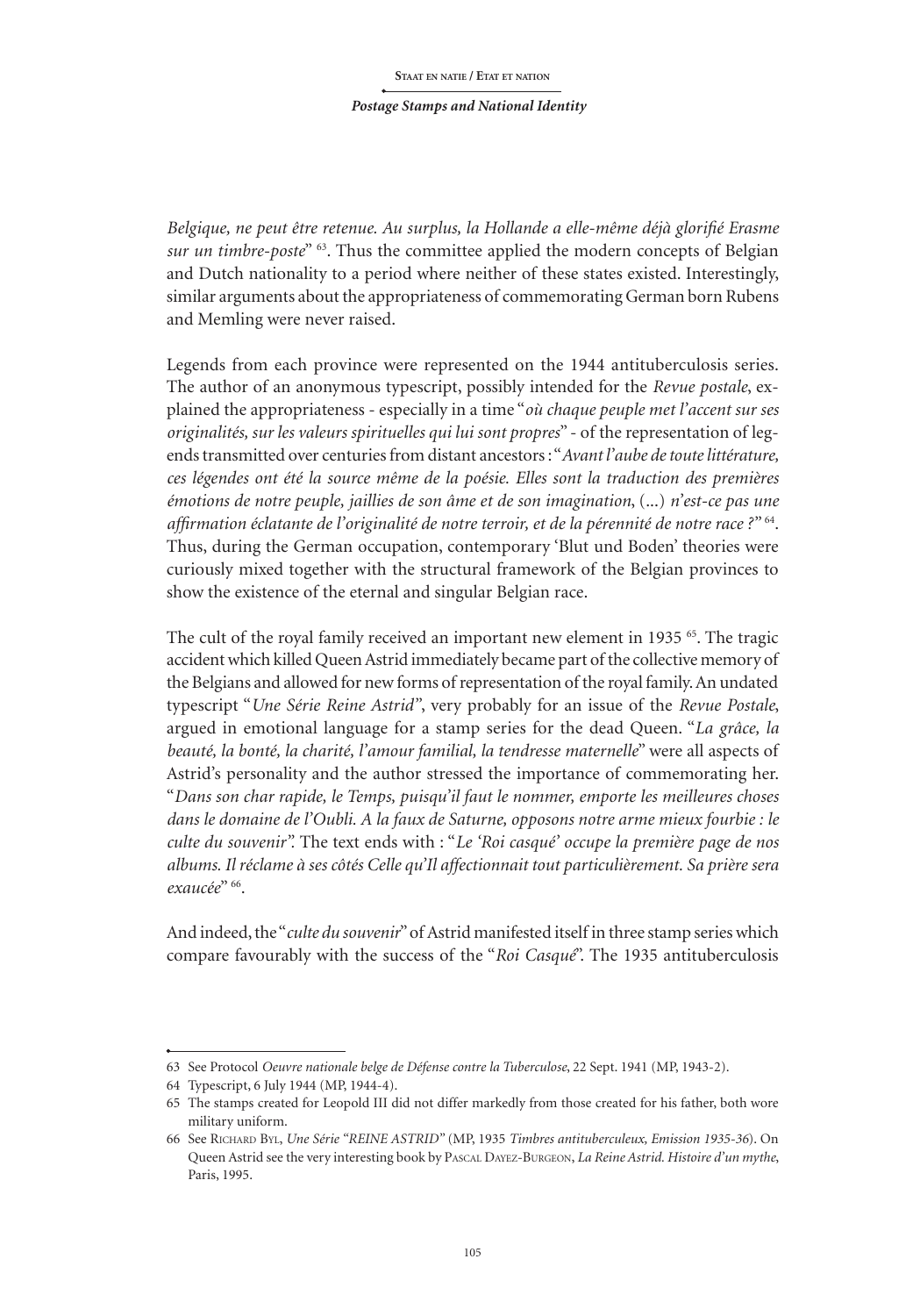stamp was dedicated entirely to the memory of Astrid (fig. 8). 21.9 million stamps were printed  $^{67}$ , the total profit of this stamp series was 2.124.850 Francs, compared to only 493.765 Francs the year before <sup>68</sup>.

The second Astrid stamp appeared in 1937 at the initiative of the *Société belgo-suédoise*. While the profits of the first series went to various charities, the profits of the second one were used for the "*culte du souvenir*". In order to "*perpétuer le souvenir, si cher au peuple belge, de Sa Majesté Astrid, Reine des Belges, et, comme manifestation de son activité sociale*" the funds were to be used to erect a monument in Brussels, to fund children's parks in provincial capitals and to establish a sanatorium for young children 69. On the stamp, Astrid appeared holding crown prince Baudouin (fig. 9). Therefore, her (lost) role as mother of her own and the country's children was stressed by this stamp series, both by means of the imagery and by the way in which the money raised was spent. The final stamp showing Astrid appeared in a fund-raising series in favour of the Red Cross in 1939. While the original plan was to represent only the living members of the royal family, Queen Elisabeth let the Post Office know that she would like an image of Astrid to appear on one stamp of the series  $70$  (fig. 10 c).

It is interesting to note the general change which took place in the royal representation on stamps in our period. In contrast to previous Belgian Kings, Albert appeared together with his wife on banknotes (1919)<sup>71</sup> and stamps (fig. 5). During the pre-war years of the reign of Leopold III, all his children figured on antituberculosis stamps  $^{72}$  and, as we have seen above, Queen Elisabeth made sure that the 1939 Red Cross series showed all living members of the royal family as well as Astrid (fig. 10 a-d). Thus there was a development from the portrait of the King alone under Leopold II to representations of the royal couple of Albert and Elisabeth to the representation of the entire royal family of Leopold III.

Intentional representations of Flanders and Wallonia were rare in this period 73. The 1929 series of ordinary stamps showing the Belgian lion nevertheless caused some

<sup>67</sup> See report of *Oeuvre nationale belge de Défense contre la Tuberculose*, 5 Jan. 1937(MP, 1936/2 *Timbres Antituberculeux*, 1936-7).

<sup>68</sup> See *Relevé des émissions spéciales de timbres-poste avec surtaxes parues depuis 1932*, (MP, 1938/3 *Emission spéciale Basilique Nationale du S.C. de Koekelberg 1941*) partly the success of this series was due to smaller extra-charges levied on the antituberculosis stamps, as stated in the report of *Oeuvre nationale belge de Défense contre la Tuberculose*, 2 June 1936 (MP, 1936/2 *Timbres Antituberculeux*, 1936-7).

<sup>69</sup> Speech of Postal minister, M. Bouchery, entitled *Actualité*, no date (MP, 1937/2 *Souvenir "Reine Astrid" 1937*).

<sup>70</sup> See letter of *Cabinet du Roi* to Postal Minister, 3 Feb. 1939 (MP, 1939/1 *Emission Croix-Rouge de Belgique*).

<sup>71</sup> During the occupation 1914-1918, there had been *ersatz* banknotes showing the first Belgian royal couple, Leopold I and Louise-Marie.

<sup>72</sup> All three in 1935, Baudouin in 1936, Joséphine-Charlotte in 1937 and Albert in 1938.

<sup>73</sup> Apart from the use of both national languages from 1893 onwards.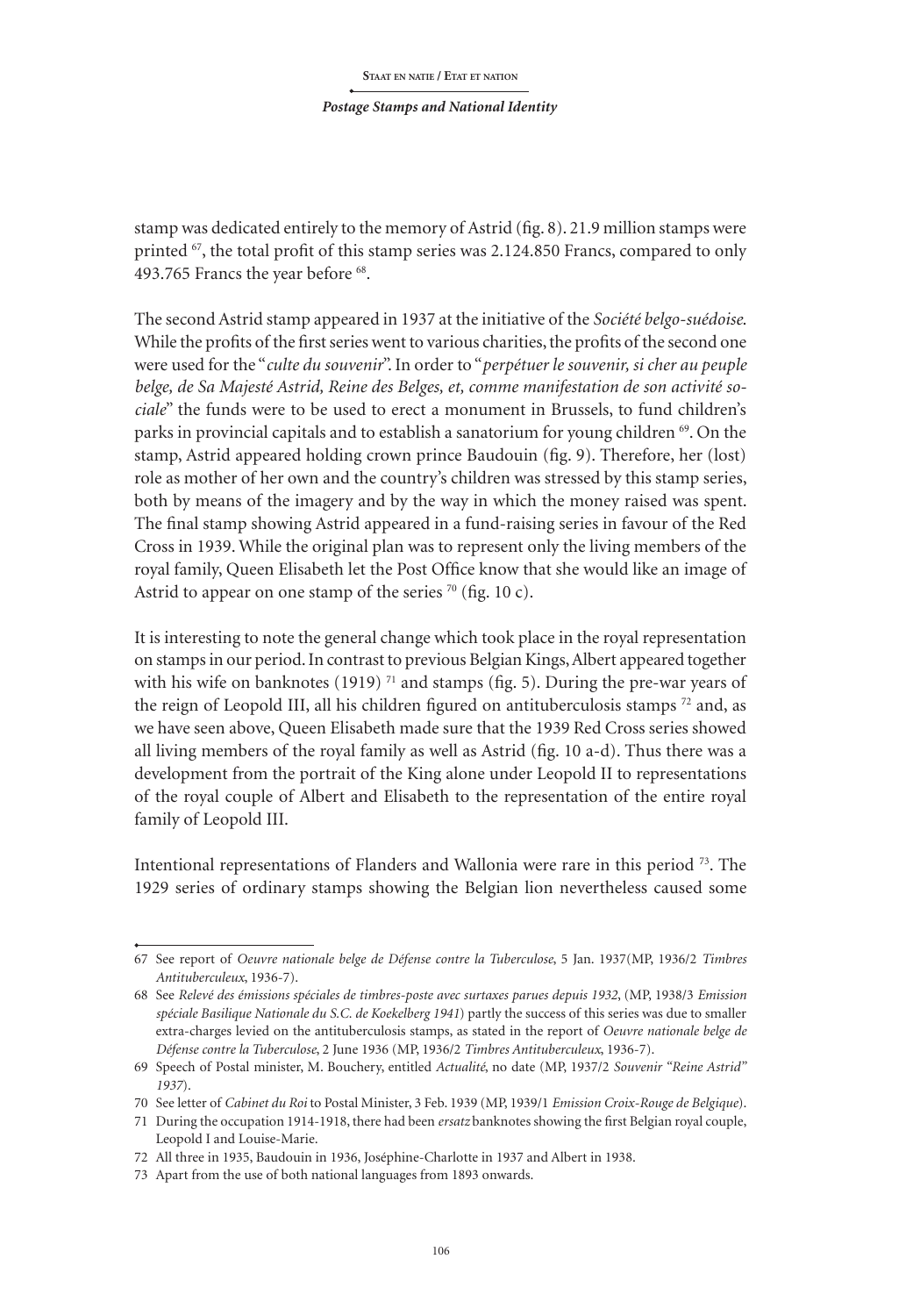discussion (fig. 6). Joseph Lecharlier, a businessman from Jette-St-Pierre, complained about "*ces timbres misérables*" : "*Il me semble que l'on écarte le plus possible notre Grand Roi, ou la famille Royale au profit du 'Lion des Flandres'*" 74. In the Senate these stamps received negative criticism from all parties <sup>75</sup> and Senator Vinck personally complained : "*Quelle vulgarité*", and thought of the lion : "*à pleurer, n'est-il pas vrai*" 76. As a result, the Post Office proposed new stamps with classical allegorical imagery (Ceres, Mercury) but they were criticised as being even uglier so that the *Revue postale* wrote : "*Je suis sûr que les Wallons eux-mêmes aimeront encore mieux le Lion de Flandre*" 77.

However, such problems were mostly avoided either by employing royal imagery which was neutral and which was, as we have seen above, very popular or by using the country's provincial rather than linguistic divisions as a means of identification 78. A 1944 series of famous men of each province posed the problem of a suitable representative of Brabant. The solution was found in Ruusbroeck (1294-1381) : "*personnage vraiment Européen (...) ce n'est pas une personnalité flamande, son oeuvre n'a aucune attache nationaliste, c'est un extatique des altitudes de la pensée, et personne n'y pourra voir autre chose*" 79. The postal administration was also keen to keep a certain regional balance of stamp themes. In 1929 the director general compiled a list of all of the cities represented on stamps. He found that there had been 7 Walloon, 9 Flemish and 3 bilingual (Brussels) themes so far and, because of this disproportion, he proposed to choose "*une vue wallonne, p. ex. l'église (caractéristique, me dit-on) de St. Hubert*" instead of Antwerp for the new series of air mail stamps 80.

The first intentional representation of Flanders and Wallonia dates from 1944 when two *Secours d'Hiver* stamps showed St. Martin "*dans des paysages typiques de nos contrées, symbolisant l'action du Secours d'Hiver dans le pays tout entier*" 81. In the following year the idea of representing Belgium by means of its linguistic elements inspired the creation of two fund-raising stamps in favour of "*les sinistrés*

<sup>74</sup> Letter Lecharlier to *Ministre des Postes*, 4 Dec. 1930 (MP, 1928 *"Lion héraldique"*).

<sup>75</sup> Account of Senate session of 11 May 1932 in *Revue Postale*, June 1932 (MP, *Timbre -poste "Cardinal Mercier" Monument*).

<sup>76</sup> Letter Vinck to *Ministre des Postes*, 29 Nov. 1931 (MP, 1932 *Belgique Récoltante et Mercure*).

<sup>77</sup> *Revue postale*, June 1932 (MP, *Timbre-poste "Cardinal Mercier" Monument*).

<sup>78</sup> 1940: series of coats of arms of provincial capitals; 1944: series of provincial legends and series of famous men of each province;1945: series of provincial coats of arms. All provincial coats of arms had already appeared on banknotes in 1852.

<sup>79</sup> Letter Tierlink, member of *Comité de Coordination de l'aide aux prisonniers de guerre belges et à leurs familles*, to *Directeur général*, 25 March 1944 (MP, 1944-3).

<sup>80</sup> After this series the proportions were: Wallonia: 9, Flanders: 10, Brussels 4. *Note Directeur général* to *Ministre*, 15 Oct. 1929 (MP, 1935 *Timbres "Avion"*).

<sup>81</sup> Advertisement leaflet, 1943 (MP, 1943-4).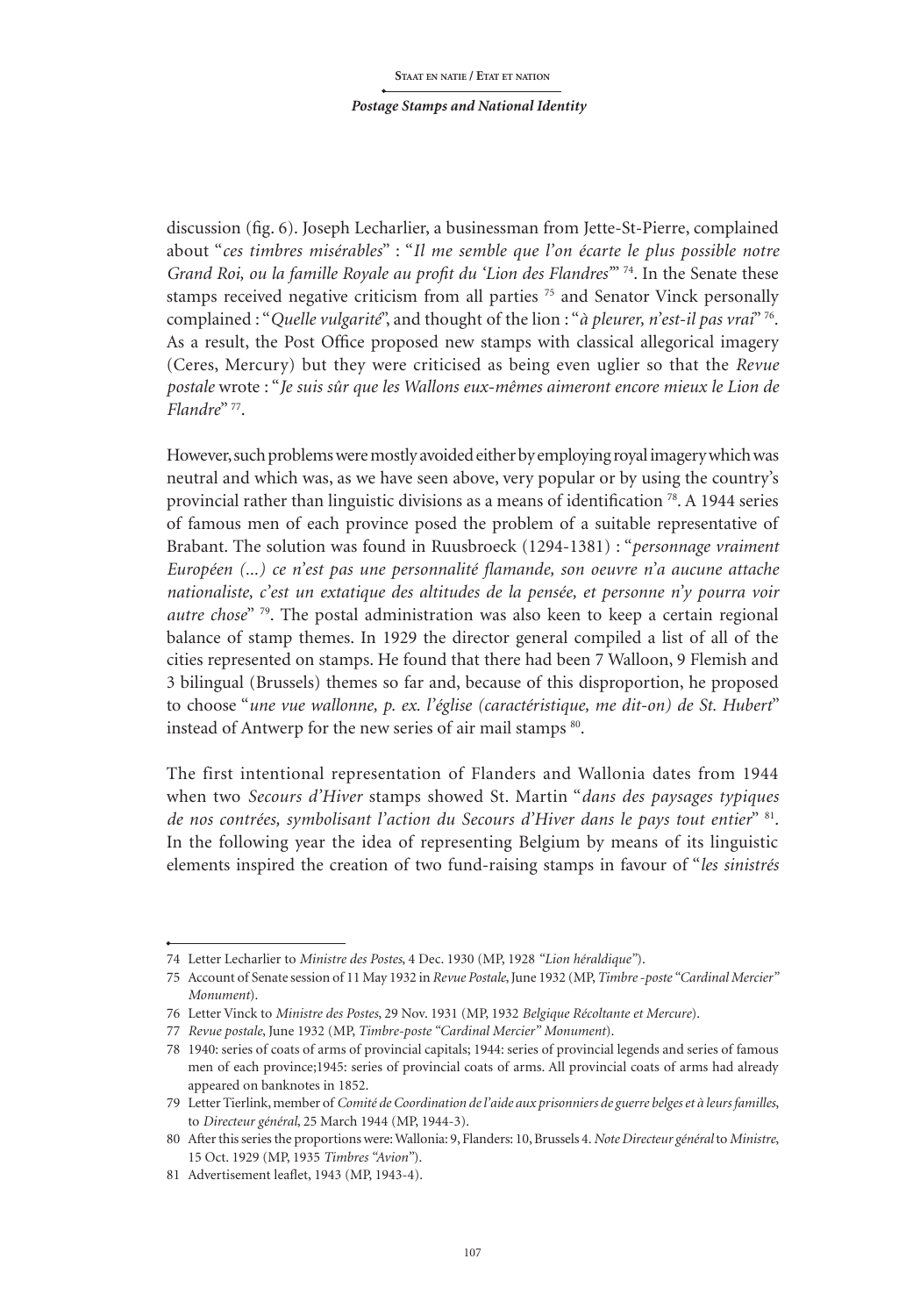*belges*" 82. The director general wrote : "*L'un de ces dessins symbolise l'union des wallons et des flamands dans la douleur, et l'autre concrétise cette même union dans le travail de reconstruction*" 83 (fig. 14).

Finally, the Second World War provided Belgium with a new theme of self-representation. The Post Office planned to issue commemoration stamps for the liberation, however, this time there seemed to be no glorious "*Roi casqué"* to be celebrated. The director general realised that the stamps planned were supposed to show "*le lion héraldique encadré d'un V*" (fig. 12). But he also pointed out that Luxembourg and the Netherlands would certainly show their sovereigns on the liberation stamps. He then argued : "*Des trois pays du bloc économique décidé par les gouvernements intéressés, la Belgique serait donc le seul qui émettrait un timbre de la libération sans l'effigie Royale. Il me paraît indispensable de corriger cette omission afin d'éviter dans le pays et même à l'étranger des commentaires regrettables sinon des critiques véhémentes*". He proposed to add a 'V' to the ordinary stamps showing the King and to issue them too as liberation stamps 84.These stamps were issued early in 1945 (fig. 13). This episode shows, on the one hand, the divided opinion within Belgian society about King Leopold III since obviously some members of the administration thought that the royal image was not an appropriate symbol for the liberation stamps. On the other hand, it is interesting to note that the royal image seemed important both because of the other two Benelux monarchies and their identification with the sovereign and because of the potential domestic problems an absence of a royal image might cause. Thus the cult of the monarchy had acquired both domestic and international significance.

The Post Office also issued stamps to commemorate the resistance in 1945. The *Comité d'initiative et d'organisation du timbre belge de la libération* led by the princesse de Mérode proposed to edit such stamps 85. While Prime Minister Pierlot thought this was a very good idea 86, minister Demany warned against issuing such stamps because "*cette émission aurait lieu avec la collaboration d'une série d'organismes* <sup>87</sup> *n'ayant absolument rien de commun avec les organisations de la résistance proprement dites*". Neither *Solidarité* nor *Solidarité socialiste* had been consulted and he further believed that the princess was

<sup>82</sup> *Arrêté royal*, 10 April 1945, in ADMINISTRATION DES POSTES (ed.), *Recueil chronologique des lois et des arrêtés concernant la Poste*, Bruxelles 1964.

<sup>83</sup> Note *Directeur général* to *Ministre*, 9 April 1945 (MP, 1945-1).

<sup>84</sup> Letter *Directeur général* to *Ministre*, 7 Nov. 1944 (MP, 19/2 1944).

<sup>85</sup> Letter *princesse* de Mérode to *Premier Ministre*, 11 Oct. 1944 (MP, 1945-3).

<sup>86</sup> See Letter *Premier Ministre* to *Ministre des Postes*, 17 Oct. 1944 (MP, 1945-3).

<sup>87</sup> Among them the *Foyers Léopold III*, *the Oeuvre nationale belge de Défense contre la Tuberculose* and the Red Cross.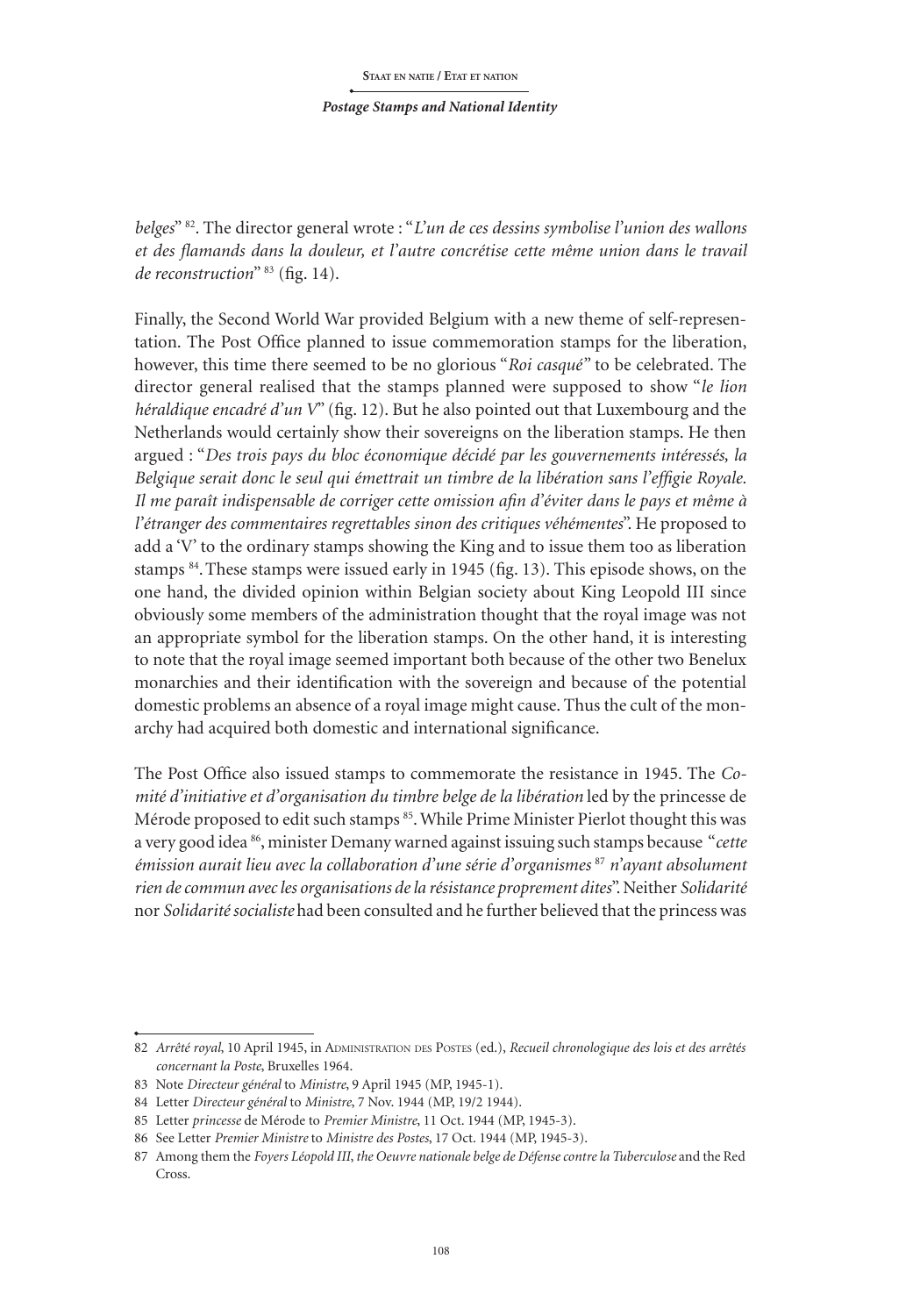"*assez peu qualifiée pour parler au nom dela Résistance*" 88. The stamps were nevertheless issued in October 1945 (fig. 15).

## *III. Stamps and National Identity in Belgium, 1914-1945*

During this period the images on Belgian stamps were not the manifestation of a homogeneous concept of Belgian national identity. Rather, several discourses about the nature of Belgianness existed contemporaneously. These discourses could be conflicting, as in the case of the 1944 liberation stamps, or internally incoherent, as in the case of the refusal of Erasmus and the acceptance of Rubens as a means of Belgian self-representation. The best example for this multiplicity and diversity of identity discourses is the 1930 centenary series containing elements such as the cult of the dynasty, the memories of the 1830 revolution and of the First World War, the identification with the pre-1830 cultural patrimony as well as Belgium's modern industrial success.

These identity discourses can be divided into two main groups. Firstly, there were identity discourses connected with the Belgian state. The most important of these was the cult of the royal family. Belgian by definition, if not by origin, the royal family always symbolised the Belgian state. Often genuinely popular, it proved to be very adaptable to most Belgian identity discourses and it also successfully engaged in an active construction of its own cult. The other main element of this kind of identity discourses was the collective memory of the First World War. The Belgian nation was remembered struggling against an external aggressor and united behind a formidable King.

Secondly, there were identity discourses connected with a locality, mostly a city or a province, which were important throughout our period 89. There were numerous cases of intense city rivalries and the provinces were increasingly used as a means of identification. Often an element of the cultural patrimony, such as a building or a famous personality, had a strong local significance. However, since these symbols were usually grouped together in a series with equivalents from around the country, these potential manifestations of local identity were firmly put into a Belgian context.Thus a series of castles, including Gent and Bouillon, were meant to show that Belgium dated back

<sup>88</sup> Letter *Ministre* Demany to *Ministre des Postes*, 17 Oct. 1944 (MP, 1945-3). Before entering the government, Demany had been secretary-general of the *Front de l'Indépendance* and opposed plans to disarm left-wing resistance groups.

<sup>89</sup> Strong regional identities are by no means a Belgian exception and no obstacle to successful nation building. Both Germany and Switzerland, for example, witnessed similar phenomena. See Celia Applegate, *A Nation of Provincials, The German Idea of Heimat*, Berkeley, 1990 and Georg Kreis, *Die Schweiz unterwegs, Schlussbericht des Nationalen Forschungsprogrammes 21, Kulturelle Vielfalt und nationale Identität*, Basel, 1993.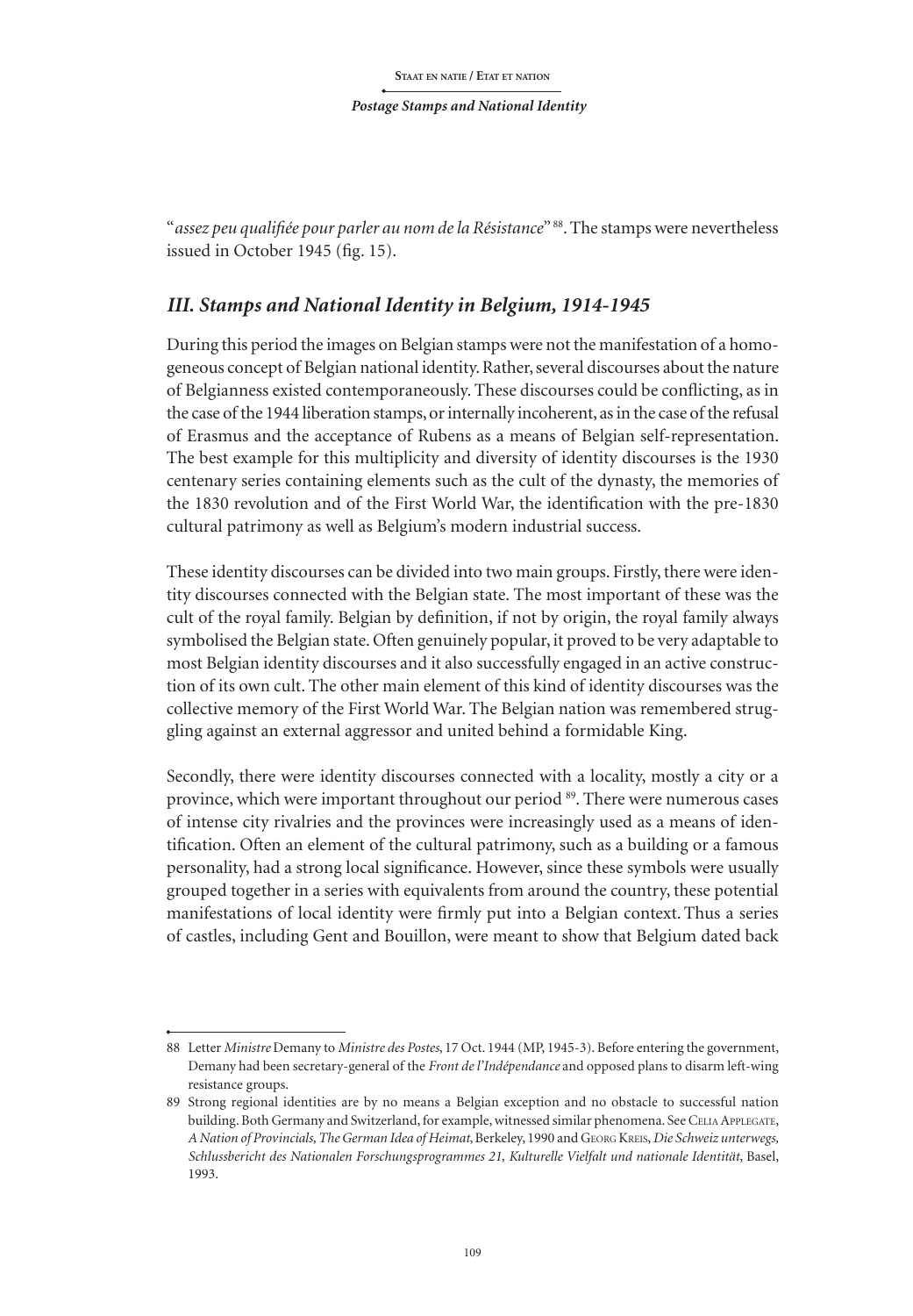#### *Postage Stamps and National Identity*

much further than 1830. If a single locality received a stamp series, royal patronage and imagery could emphasise its national significance, for example in the case of Orval. Local identities were certainly much stronger than identifications with language. Intentional representations of Flanders and Wallonia only appeared towards the very end of the period.

Based on the evidence of the significance of stamp imagery, it is possible to conclude that the strongest collective identity discourses manifested themselves both on a local and sub-linguistic level as well as on a state and supra-linguistic level. Belgium thus appears to have operated mainly on two levels of identity, local-provinvial and national. It might be no coincidence that linguistic identifications appeared during the Second World War and immediately afterwards, at a time when the position of the royal family was disputed. Temporarily, the discourse of the identification with the state had a limited use of one of its main means of propaganda, the cult of the Belgian dynasty. Therefore it can be argued that it was when a third level of identity - regional and linguistic - interposed itself that the balance of local and national began to fall apart, and when the problems of the Belgian nation-state began.

<sup>\*</sup> ALEXIS SCHWARZENBACH (°Zurich, 1971); 1991-1994 : undergraduate studies of Modern History (Bachelor of Arts) at Balliol College, Oxford ; 1994-1997 : Swiss government research scholarship at the European University Institute, Florence ; December 1997 : defence of thesis *Portraits of the Nation, Stamps, Coins and Banknotes in Belgium and Switzerland, 1880-1945*.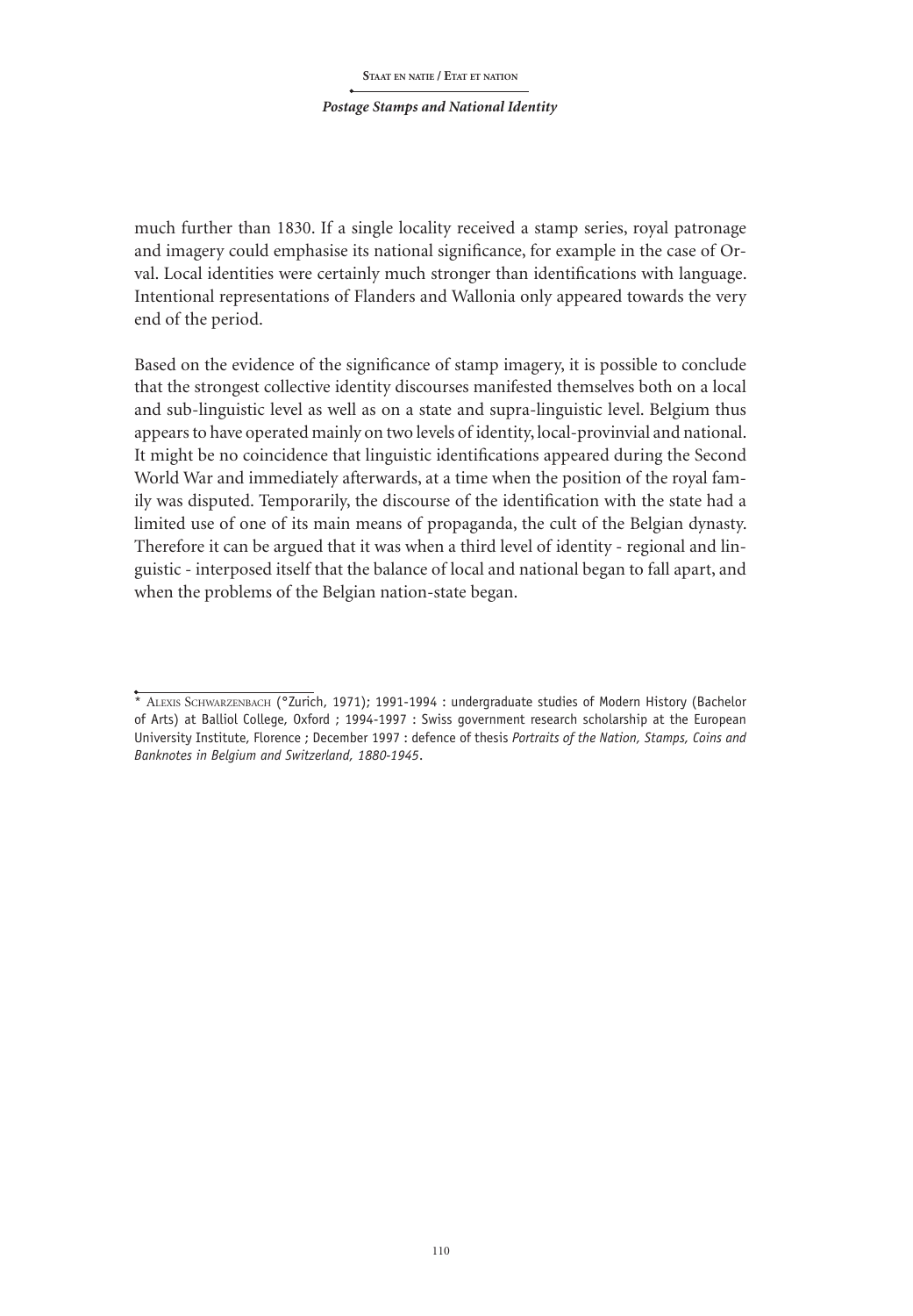# **Illustrations 1**





**Fig. 7 \* : Elisabeth, 1931. Fig. 8 \* : Astrid, 1935.**



<sup>1</sup> Source : Stamps collection FRANÇOIS UYTTENHOVE. Most illustrations show exemplary images of longer series. Entirely reproduced series are marked with \*.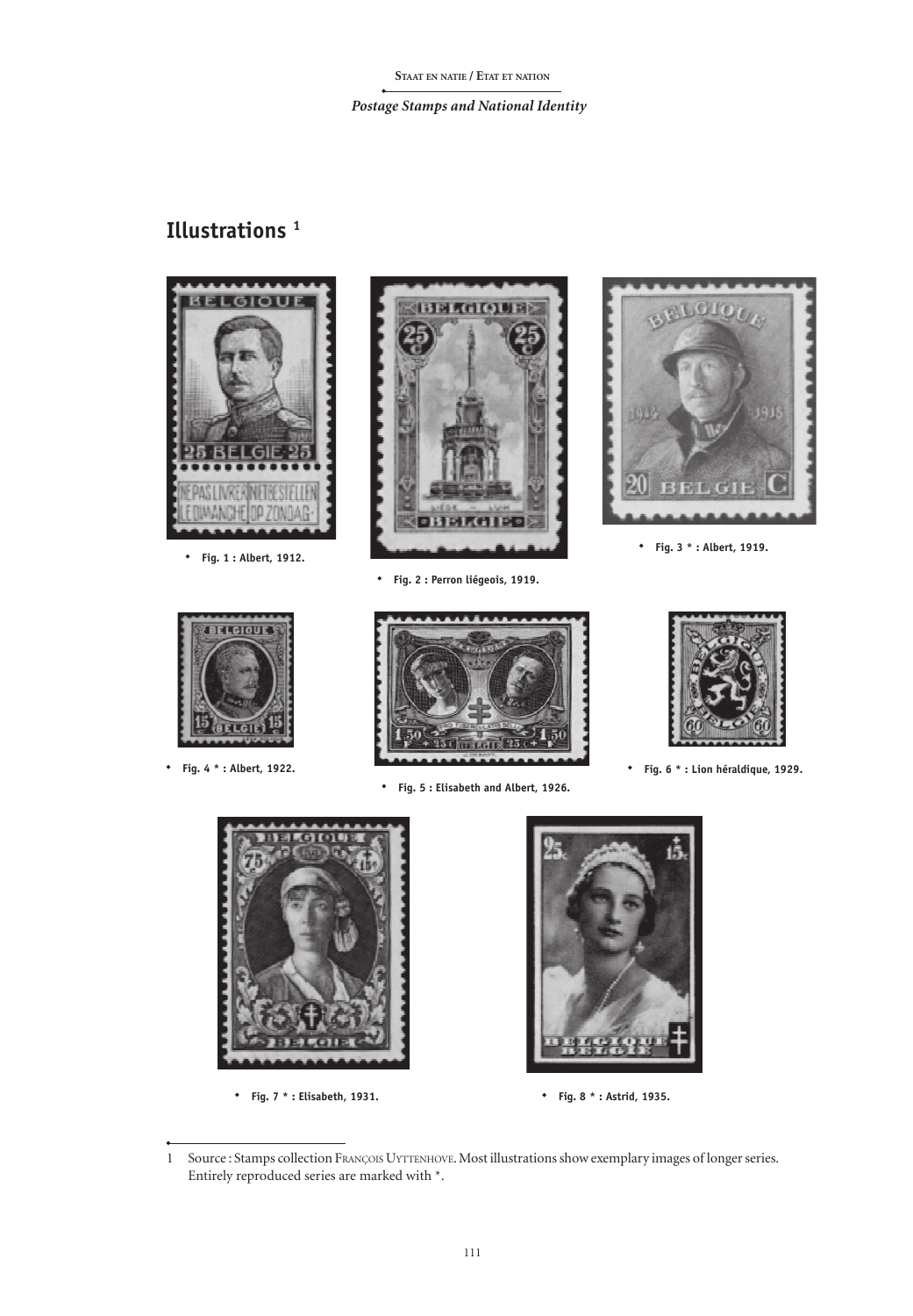

**Fig. 9 \* : Astrid and Baudouin, 1937.**



**Fig. 10b : Joséphine-Charlotte, Léopold III, Albert, Baudouin.**



**Fig. 10d : Elisabeth visiting a hospital, all 1939.**



**Fig. 10a \* : From the left : Joséphine-Charlotte, Albert, Elisabeth, Baudouin.**



**Fig. 10c : Astrid.**